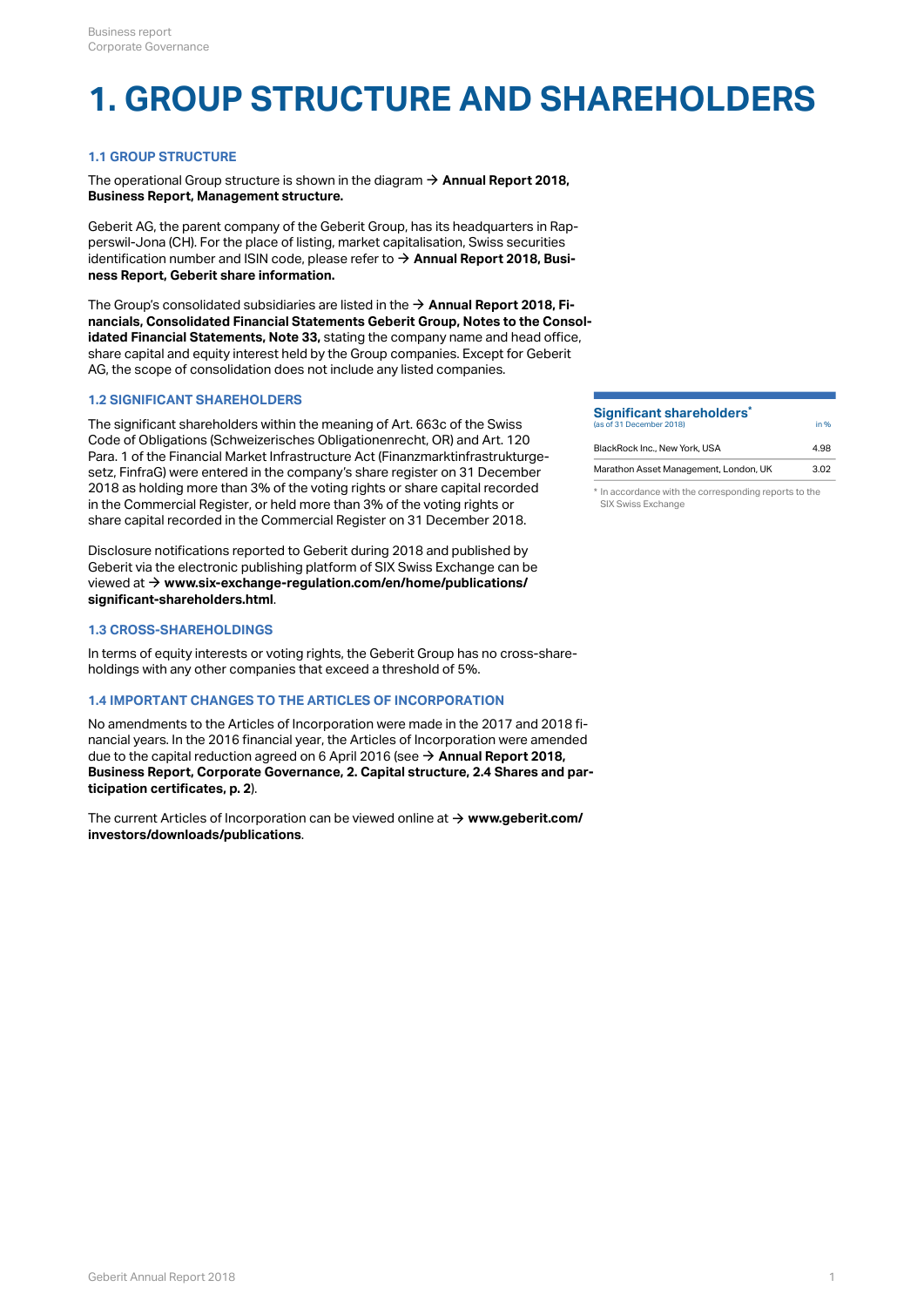# **2. CAPITAL STRUCTURE**

## **2.1 CAPITAL**

Amount of ordinary, authorised and conditional capital of the company as of 31 December 2018:

| Ordinary capital:    | CHF 3.704.142.70 |  |
|----------------------|------------------|--|
| Conditional capital: | -                |  |
| Authorised capital:  | -                |  |

### **2.2 AUTHORISED AND CONDITIONAL CAPITAL DETAILS**

As of 31 December 2018, the Geberit Group had no conditional or authorised capital.

## **2.3 CHANGES IN CAPITAL**

For Geberit AG's changes in capital, see table.

For further details on changes in capital, reference is made to the Geberit Group's Consolidated Financial Statements in the Financial Report of this Annual Report 2018 (**→ Annual Report 2018, Financials, Consolidated Finan-** Retained 394 505 483 505 483 **[cial Statements Geberit Group, Consolidated Statements of Changes in](http://annualreport.geberit.com/reports/geberit/annual/2018/gb/English/204030/consolidated-statements-of-comprehensive-income-and-changes-in-equity.html) [Equity](http://annualreport.geberit.com/reports/geberit/annual/2018/gb/English/204030/consolidated-statements-of-comprehensive-income-and-changes-in-equity.html)**) including the Notes to the Consolidated Financial Statements ( **[An](http://annualreport.geberit.com/reports/geberit/annual/2018/gb/English/20405021/21_-capital-stock-and-treasury-shares.html)[nual Report 2018, Financials, Consolidated Financial Statements Geberit](http://annualreport.geberit.com/reports/geberit/annual/2018/gb/English/20405021/21_-capital-stock-and-treasury-shares.html) [Group, Notes to the Consolidated Financial Statements, Note 21](http://annualreport.geberit.com/reports/geberit/annual/2018/gb/English/20405021/21_-capital-stock-and-treasury-shares.html)** ), to the information in the **[Annual Report 2018, Financials, Financial Statements](http://annualreport.geberit.com/reports/geberit/annual/2018/gb/English/2050/financial-statements-geberit-ag.html)** [\\$](http://annualreport.geberit.com/reports/geberit/annual/2018/gb/English/2050/financial-statements-geberit-ag.html) **[Geberit AG,](http://annualreport.geberit.com/reports/geberit/annual/2018/gb/English/2050/financial-statements-geberit-ag.html)** as well as to the 2016 figures in the 2017 Annual Report (Consolidated Financial Statements Geberit Group: **[Annual Report 2017, Finan-](https://annualreport.geberit.com/reports/geberit/annual/2017/gb/English/204030.html#table-1003)**[\\$](https://annualreport.geberit.com/reports/geberit/annual/2017/gb/English/204030.html#table-1003) **[cials, Consolidated Financial Statements Geberit Group, Consolidated](https://annualreport.geberit.com/reports/geberit/annual/2017/gb/English/204030.html#table-1003) [Statements of Changes in Equity](https://annualreport.geberit.com/reports/geberit/annual/2017/gb/English/204030.html#table-1003)** and **[Annual Report 2017, Financials,](https://annualreport.geberit.com/reports/geberit/annual/2017/gb/English/20405021/21_-capital-stock-and-treasury-shares.html)** [\\$](https://annualreport.geberit.com/reports/geberit/annual/2017/gb/English/20405021/21_-capital-stock-and-treasury-shares.html) **[Consolidated Financial Statements Geberit Group, Notes to the Consoli](https://annualreport.geberit.com/reports/geberit/annual/2017/gb/English/20405021/21_-capital-stock-and-treasury-shares.html)[dated Financial Statements, Note 21](https://annualreport.geberit.com/reports/geberit/annual/2017/gb/English/20405021/21_-capital-stock-and-treasury-shares.html) [Annual Report 2017, Financials, Fi-](https://annualreport.geberit.com/reports/geberit/annual/2017/gb/English/2050.html)**[\\$](https://annualreport.geberit.com/reports/geberit/annual/2017/gb/English/2050.html) **[nancial Statements Geberit AG](https://annualreport.geberit.com/reports/geberit/annual/2017/gb/English/2050.html)**).  $\rightarrow$  An-

The changes in capital in 2016 are attributable to the cancellation of 757,000 shares as part of the share buyback programme announced in March 2014. This capital reduction was entered in the Commercial Register on 20 June 2016. In June 2017, the company announced a new share buyback programme that is due to last until 5 June 2020. The repurchased shares are to be cancelled via capital reduction.

## <span id="page-1-0"></span>**2.4 SHARES AND PARTICIPATION CERTIFICATES**

The share capital of Geberit AG is fully paid in and amounts to CHF 3,704,142.70. It is divided into 37,041,427 registered shares with a par value of CHF 0.10 each. The entire share capital of Geberit AG, amounting to CHF 3,704,142.70, is listed on the SIX Swiss Exchange.

With the exception of the treasury shares held by the company, each share registered with voting rights in the share register of the company carries one vote at the General Meeting and each share (whether or not it is entered in the share register) carries a dividend entitlement. All dividends that have not been collected within five years of their due date are forfeited to the company in accordance with Art. 25 of the company's **[Articles of Incorporation](https://annualreport.geberit.com/geberit/annual/2018/gb/layout/../English/pdf/articles_of_incorporation_geberit_ag.pdf)** and [\\$](https://annualreport.geberit.com/geberit/annual/2018/gb/layout/../English/pdf/articles_of_incorporation_geberit_ag.pdf) allocated to the general reserve. As of 31 December 2018, the company held 999,182 treasury shares.

No participation certificates of the Geberit Group are outstanding.

The current Articles of Incorporation can be viewed online at **[www.geberit.com/investors/downloads/publications](https://www.geberit.com/investors/downloads/publications/)**. [\\$](https://www.geberit.com/investors/downloads/publications/)

## **2.5 PROFIT-SHARING CERTIFICATES**

No profit-sharing certificates of the Geberit Group are outstanding.

|               | 31.12.2016  | 31.12.2017  | 31.12.2018  |
|---------------|-------------|-------------|-------------|
|               | <b>MCHF</b> | <b>MCHF</b> | <b>MCHF</b> |
| Share capital | 4           | 4           | 4           |
| Reserves      | 617         | 637         | 757         |
| Retained      | 394         | 505         | 483         |
|               |             |             |             |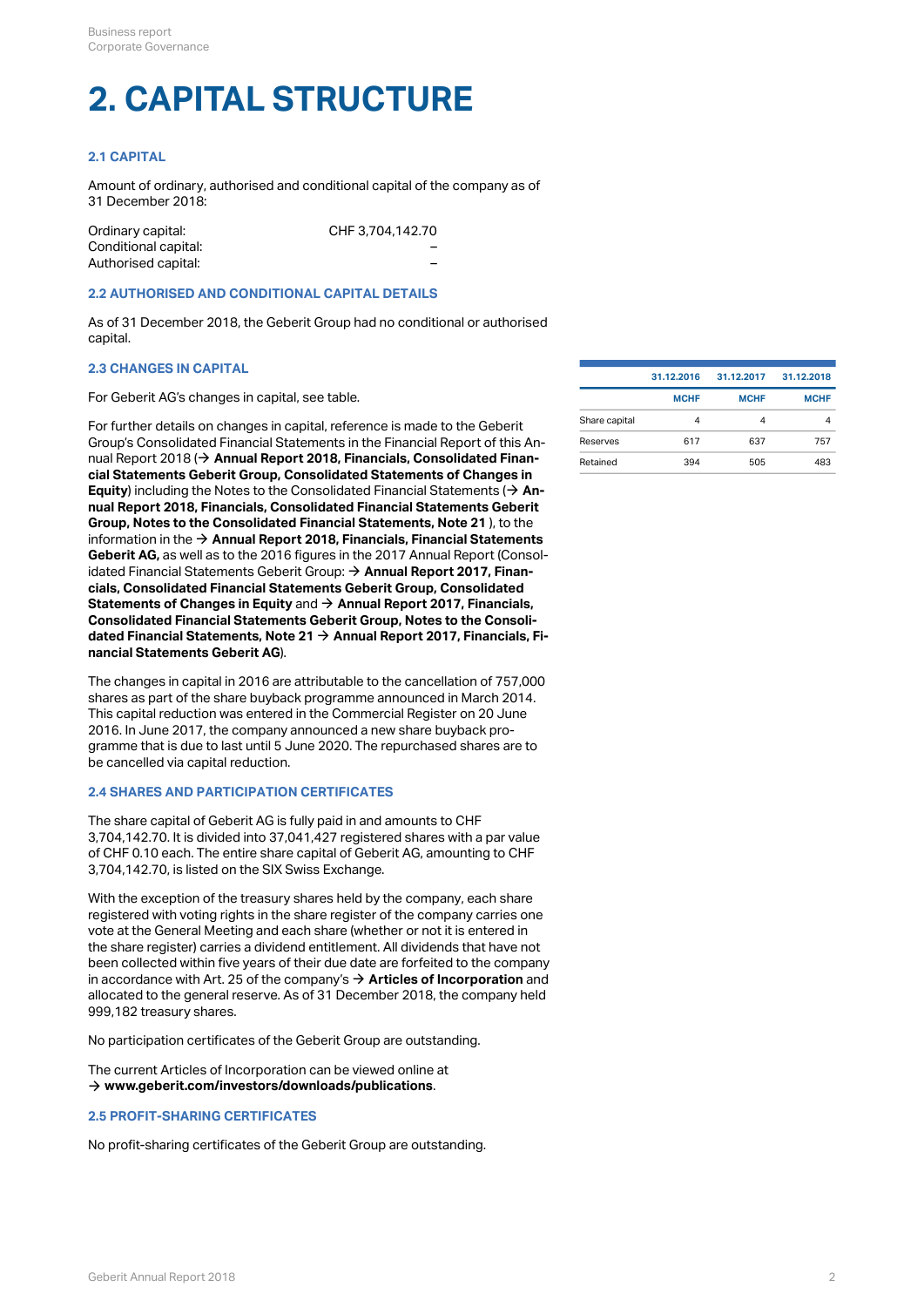#### <span id="page-2-0"></span>**2.6 LIMITATIONS ON TRANSFERABILITY AND NOMINEE REGISTRATIONS**

Upon request and presentation of evidence of the transfer, acquirers of shares are registered as shareholders with voting rights in the share register if they explicitly declare to hold the shares in their own name and for their own account. Art. 5 of the **[Articles of Incorporation](https://annualreport.geberit.com/geberit/annual/2018/gb/layout/../English/pdf/articles_of_incorporation_geberit_ag.pdf)** stipulates that the Board [\\$](https://annualreport.geberit.com/geberit/annual/2018/gb/layout/../English/pdf/articles_of_incorporation_geberit_ag.pdf) of Directors may register nominees as shareholders with voting rights in the share register up to a maximum of 3% of the share capital. The Board of Directors may register nominees as shareholders with voting rights in excess of such registration limitation, provided the nominees disclose detailed information and shareholdings of the persons for which they hold 0.5% or more of the share capital.

The Board of Directors has the power to delete entries in the share register retroactively as of the date of entry if the registration has been made on the basis of false information. It may give the concerned shareholder the opportunity to comment in advance. In any case, the shareholder concerned is informed without delay about the deletion.

Furthermore, the **[Articles of Incorporation](https://annualreport.geberit.com/geberit/annual/2018/gb/layout/../English/pdf/articles_of_incorporation_geberit_ag.pdf)** do not contain any restrictions [\\$](https://annualreport.geberit.com/geberit/annual/2018/gb/layout/../English/pdf/articles_of_incorporation_geberit_ag.pdf) in terms of registration or voting rights.

In the reporting year 2018, there were two registrations in the share register of shares with voting rights held by nominees. In both instances, the nominee requested the registration of shares in excess of the 3% registration limitation. The Board of Directors approved this because the nominees in question met the requirements in the Articles of Incorporation that would enable such an exemption.

As of 31 December 2018, two nominees were registered in the share register of Geberit AG with voting rights of more than 3% of the total outstanding share capital:

- Chase Nominee Ltd.: 6.47%
- Nortrust Nominees Ltd.: 3.12%

The Board of Directors did not have to delete any entries in the share register retroactively as of the date of entry in the 2018 reporting year.

According to Art. 11 of the → **[Articles of Incorporation,](https://annualreport.geberit.com/geberit/annual/2018/gb/layout/../English/pdf/articles_of_incorporation_geberit_ag.pdf)** amendments to the provisions regarding the restriction of the transferability of registered shares require a resolution of the general meeting passed by at least two-thirds of the votes represented. For the procedure and the conditions for cancelling the restriction of the transferability, see **[Annual Report 2018, Business](#page-15-0)** [\\$](#page-15-0) **[Report, Corporate Governance, 6. Participatory Rights of Shareholders,](#page-15-0) [p. 16](#page-15-0)** .

The current Articles of Incorporation can be viewed online at **[www.geberit.com/investors/ downloads/publications](https://www.geberit.com/investors/downloads/publications/)**. [\\$](https://www.geberit.com/investors/downloads/publications/)

## **2.7 CONVERTIBLE BONDS AND WARRANTS/OPTIONS**

No convertible bonds are outstanding.

No options were issued to any external parties. As regards options issued to employees of the Geberit Group, reference is made to the  $\rightarrow$  **[Annual Report](http://annualreport.geberit.com/reports/geberit/annual/2018/gb/English/107080/8_-summary-of-share-and-option-plans_nbsp_2018.html) [2018, Business Report, Remuneration Report, 8. Summary of share and](http://annualreport.geberit.com/reports/geberit/annual/2018/gb/English/107080/8_-summary-of-share-and-option-plans_nbsp_2018.html) [option plans 2018](http://annualreport.geberit.com/reports/geberit/annual/2018/gb/English/107080/8_-summary-of-share-and-option-plans_nbsp_2018.html)** and → [Annual Report 2018, Financials, Consolidated Fi](http://annualreport.geberit.com/reports/geberit/annual/2018/gb/English/20405017/17_-participation-plans.html)**[nancial Statements Geberit Group, Notes to the Consolidated Financial](http://annualreport.geberit.com/reports/geberit/annual/2018/gb/English/20405017/17_-participation-plans.html) [Statements, Note 17](http://annualreport.geberit.com/reports/geberit/annual/2018/gb/English/20405017/17_-participation-plans.html)** in the Consolidated Financial Statements of the Geberit Group.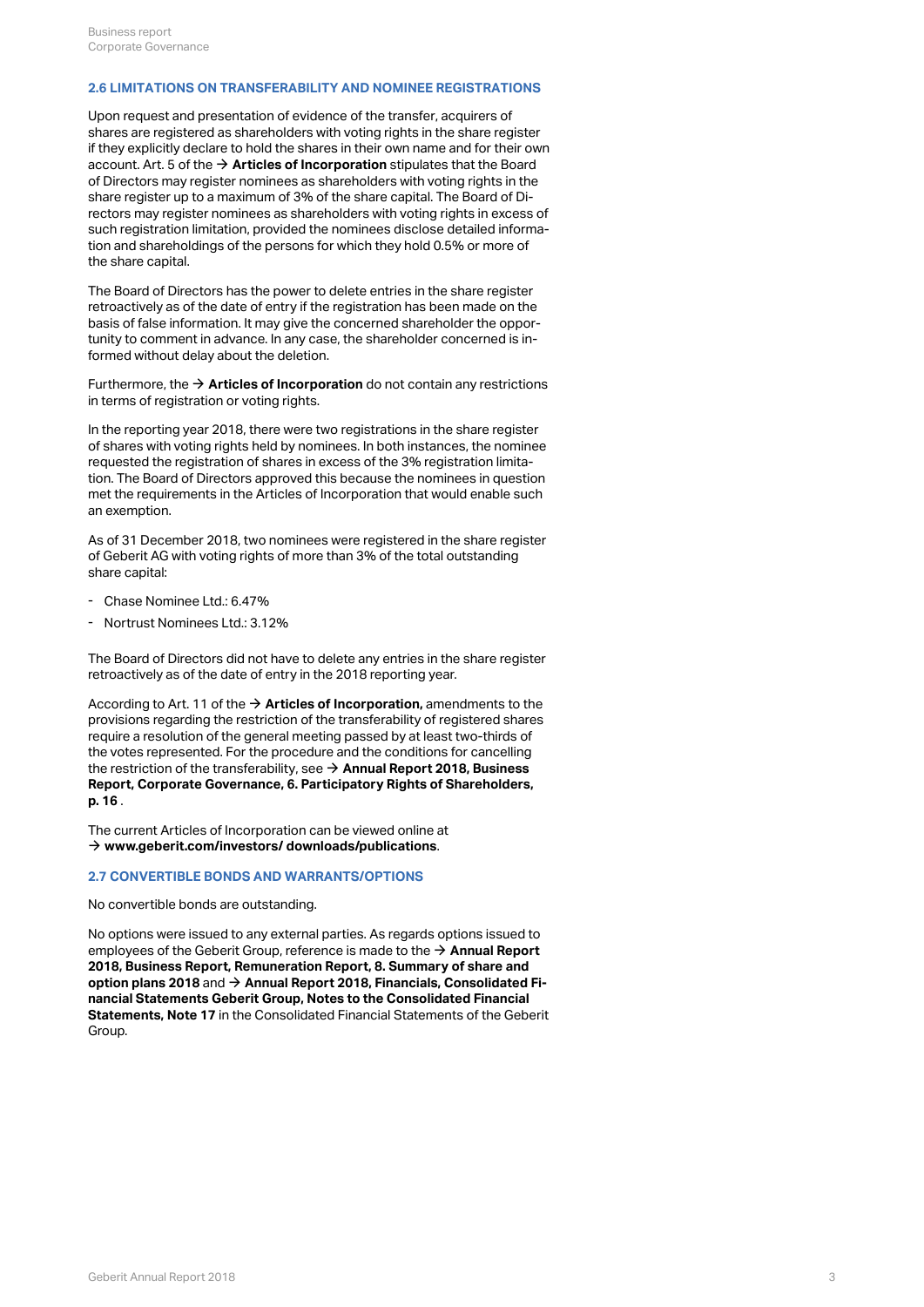## **3. BOARD OF DIRECTORS**

## **3.1/3.2 MEMBERS OF THE BOARD OF DIRECTORS**

At the end of 2018, the Board of Directors was composed of six non-executive, independent members. The composition of the Board of Directors should reflect strategic requirements, the company's targets, geographical presence and corporate culture. The Board of Directors should be diverse in every respect, i.e. in terms of gender, nationality, geographical/regional experience and business experience.

## **Albert M. Baehny (1952)**

- **Non-executive, independent Chairman of the Board of Directors since 2015 (Executive Chairman of the Board of Directors from 2011 to 2014), member of the Board of Directors since 2011**
- **Swiss citizen**
- **Chairman of the Board of Directors Lonza Group AG, Basel (CH); Member of the Board of Directors Investis, Crans-Montana (CH)**

Albert M. Baehny graduated with a degree in biology from the University of Fribourg (CH). In 1979, he started his career in the research department of Serono-Hypolab. His further career comprised various marketing, sales, strategic planning and global management positions with Dow Chemicals Europe (1981–1993), Ciba-Geigy/Ciba SC (1994–2000), Vantico (2000–2001) and Wacker Chemie (2001–2002). For more than 20 years, Albert M. Baehny gathered relevant knowledge and expertise with global business responsibility. Before joining Geberit, he was Senior Vice President of Wacker Specialties. At Geberit he was Head of Group Division Marketing and Sales Europe from 2003 to 2004. From 2005 until the end of 2014, Albert M. Baehny was Chief Executive Officer (CEO) of the Geberit Group. He has been Chairman of the Board of Directors since 2011.

Albert M. Baehny was not a member of any Management Board of a Geberit Group company in the three years preceding the reporting period. Apart from his Board of Directors' mandate, he does not have any significant business relations with the Geberit Group.



## **Felix R. Ehrat (1957)**

- **Non-executive, independent member of the Board of Directors since 2013**
- **Swiss citizen**
- **Chairman of the Board of Directors Globalance Bank AG, Zurich (CH); Member of the Board of Directors Hyos Invest Holding AG, Zurich (CH); Member of the Board of Trustees Avenir Suisse, Zurich (CH); Member of the Advisory Committee RepRisk AG, Zurich (CH); Group General Counsel and Member of the Executive Committee Novartis, Basel (CH), from 2011 to 2018**

Felix R. Ehrat received his doctorate of law from the University of Zurich (CH) in 1990, where he previously also received his law degree in 1982. He was admitted to practice as a lawyer in Switzerland in 1985. In 1986, he completed an LL.M. at the Mc-George School of Law in Sacramento (US). He has also completed a number of management training courses, including at Harvard University in Boston (US). From October 2011 to June 2018, he was Group General Counsel of Novartis and, since 1 January 2012, has been a member of the Executive Committee of the Novartis Group, a company in which he has held a number of other executive positions (e.g. Compliance, Country Management). Felix R. Ehrat is a leading practitioner of corporate, banking and mergers and acquisitions law, as well as an expert in corporate governance and arbitration. He started his career as an Associate with Bär & Karrer in Zurich (CH) in 1987, became Partner in 1992 and advanced to Senior Partner (2003– 2011) and Executive Chairman of the Board of Directors (2007–2011) of the firm. During his career to date, Felix R. Ehrat was a chairman and member of various Boards of Directors at listed and non-listed companies, including a chairman and member of various respective audit committees. Furthermore, he has held posts in major business organisations, e.g. member of the board at economiesuisse (2013– 2015) and Chairman of SwissHoldings (2015–2017). He is a lecturer at the University of St. Gallen (CH).

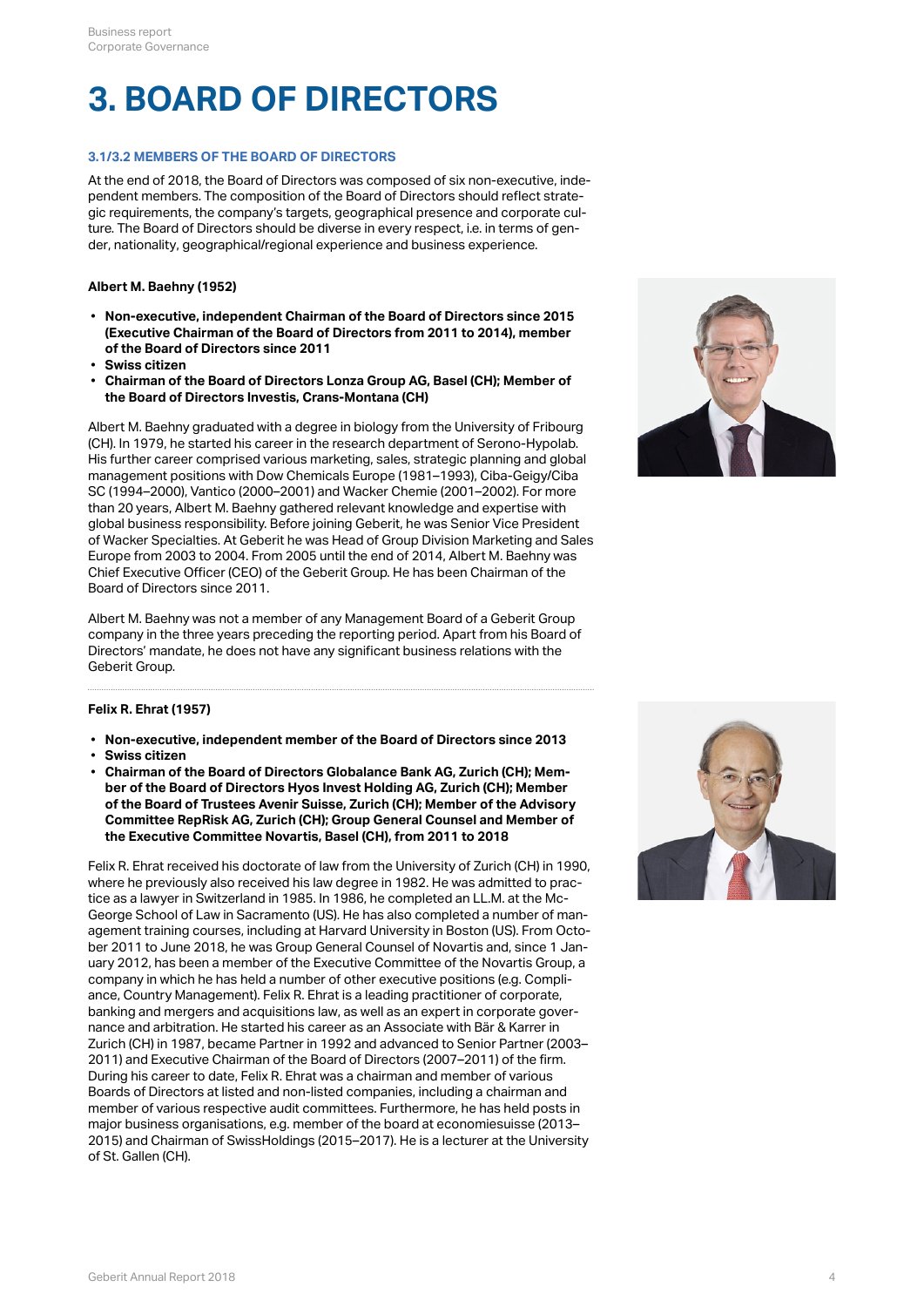Felix R. Ehrat was not a member of any Management Board of a Geberit Group company in the three years preceding the reporting period. Apart from his Board of Directors' mandate, he does not have any significant business relations with the Geberit Group.

#### **Thomas M. Hübner (1958)**

- **Non-executive, independent member of the Board of Directors since 2015**
- **Swiss citizen**
- **Member of the Board of Directors and Lead Director B&M European Value Retail S.A., Luxembourg (LU); Member of the Board of Directors bpost NV, Brussels (BE)**

Thomas M. Hübner completed a Master's degree in International Restaurant & Hospitality Management at the Hotel Management School in Zurich (CH) in 1982. In 1996, he received an Executive MBA from the University of St. Gallen (CH). Thomas M. Hübner was Chief Operating Officer at McDonald's in Switzerland from 1988 to 1990, and was responsible for the Czech Republic and Slovakia from 1990 to 1995. He held the role of CEO at Prodega AG (CH) from 1996 to 2000. At Metro Cash & Carry International GmbH (DE), he was Chief Operating Officer for Eastern Europe and Russia from 2000 to 2002, and CEO from 2002 to 2008. From 2008 to 2011, he was both Chairman of the Board of Directors of Citrus International (CH) and Vice Chairman of the Board of Directors of Contract Farming India (CH). From 2011 to 2013, Thomas M. Hübner was Executive Director Europe & International Partnerships and a member of the Group Executive Board at Carrefour SA (FR). Furthermore, for three years up to 2014 he was Co-Chairman of ECR (Efficient Consumer Response) Europe, the most important European retail and manufacturer association.

Thomas M. Hübner was not a member of any Management Board of a Geberit Group company in the three years preceding the reporting period. Apart from his Board of Directors' mandate, he does not have any significant business relations with the Geberit Group.



## **Hartmut Reuter (1957)**

- **Vice Chairman of the Board of Directors since April 2016; non-executive, independent member of the Board of Directors since 2008**
- **German citizen**
- **Member of the Shareholders Committee and Supervisory Board Vaillant GmbH, Remscheid (DE); Chairman of the Advisory Board GBT-Bücolit GmbH, Marl (DE); Member of the Board of Directors Wilkhahn GmbH + Co KG, Bad Münder (DE)**

After graduating (Master's in Industrial Engineering; majoring in Controlling and Finance) from Technical University Darmstadt (DE), Hartmut Reuter joined the Bosch Group in Stuttgart (DE) as a Business Management Trainee in 1981. During more than 15 years with Bosch, he occupied various finance and management positions in various industrial business units, until finally becoming Director in the planning and controlling division at Bosch headquarters. From 1997 to 2009, Hartmut Reuter was a member of the Group Executive Board of the Rieter Group in Winterthur (CH). During his first five years, he started as Head of Controlling, then he became the Head of the Corporate Center, responsible for all financial and strategic functions. From 2002, he was CEO of the Rieter Group. Since 2009, he has worked as a freelance management consultant and has held positions in various supervisory boards.

Hartmut Reuter was not a member of any Management Board of a Geberit Group company in the three years preceding the reporting period. Apart from his Board of Directors' mandate, he does not have any significant business relations with the Geberit Group.

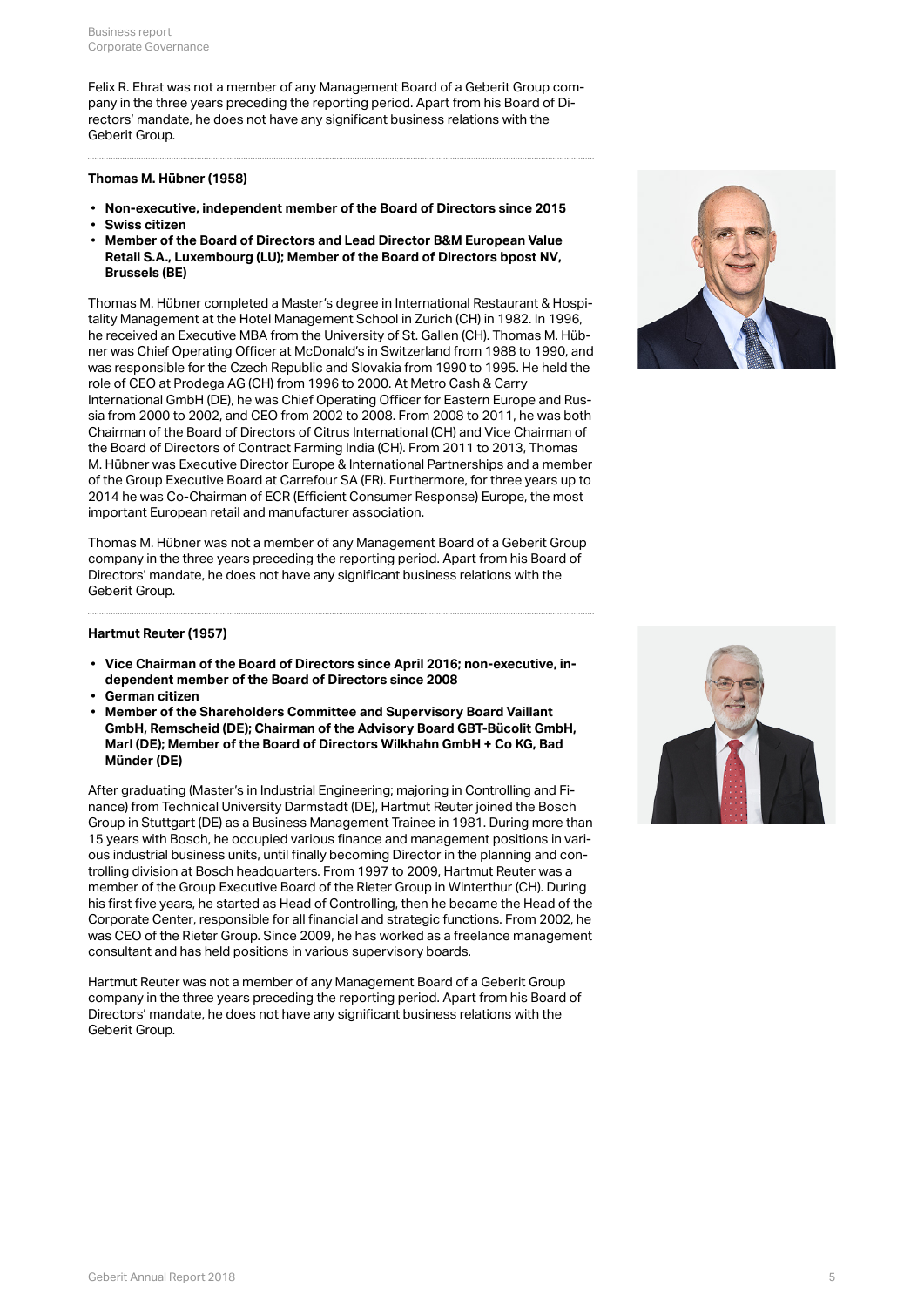### **Jørgen Tang-Jensen (1956)**

- **Non-executive, independent member of the Board of Directors since 2012**
- **Danish citizen**
- **Member of the Board of Directors Coloplast A/S (DK); Chairman of the Board of Directors Danish Green Investment Fund (DK); Member of the Board of Directors Rockwool International A/S (DK); Member of the Board of Directors VKR Holding A/S (DK); Member of the Board of Directors Maj Invest Holding A/S (DK)**

Jørgen Tang-Jensen holds an MSc in Economics & Business Administration from the Business School in Aarhus (DK). He has also completed a number of management training courses at the IMD in Lausanne (CH) and at Stanford University (US). Jørgen Tang-Jensen was CEO of the Danish building materials manufacturer VELUX A/S from 2001 to 2018. After completing his studies, Jørgen Tang-Jensen joined the VELUX Group in 1981 and worked in various executive positions in the main VELUX sales and production companies until being appointed CEO in 2001. As a managing director, he was responsible for the respective national companies in Denmark from 1989 to 1991, France from 1991 to 1992, the United States in 1996 and Germany from 1999 to 2000.

Jørgen Tang-Jensen was not a member of any Management Board of a Geberit Group company in the three years preceding the reporting period. Apart from his Board of Directors' mandate, he does not have any significant business relations with the Geberit Group.

#### **Eunice Zehnder-Lai (1967)**

- **Non-executive, independent member of the Board of Directors since 2017**
- **Citizen of Switzerland and Hong Kong**
- **Member of the Board of Directors DKSH Holding AG, Zurich (CH); Member of the Board of Trustees Asia Society Switzerland Foundation, Zurich (CH)**

Eunice Zehnder-Lai holds a Master of Business Administration from Harvard Business School (US) and a Bachelor of Arts from Harvard University (US). From 2014 until the end of November 2018, she was CEO of IPM Institut für Persönlichkeitsorientiertes Management, a firm headquartered in Pfäffikon (CH) that offers solutions aimed at enhancing the efficiency of organisations with customers, teams and employees in companies. Before joining IPM, she spent almost 20 years working in the finance industry for LGT Capital Partners, Goldman Sachs and Merrill Lynch in New York, London, Hong Kong and Switzerland. She worked in asset management, private wealth management and corporate finance, as well as for Procter & Gamble in marketing and brand management.

Eunice Zehnder-Lai was not a member of any Management Board of a Geberit Group company in the three years preceding the reporting period. Apart from her Board of Directors' mandate, she does not have any significant business relations with the Geberit Group.

### **3.3 REGULATIONS IN THE ARTICLES OF INCORPORATION CONCERNING THE NUMBER OF PERMISSIBLE ACTIVITIES IN ACCORDANCE WITH ART. 12 PARA. 1 CLAUSE 1 OAEC**

Members of the Board of Directors may hold up to five mandates in profit-oriented legal entities and up to five mandates in non-profit-oriented legal entities or charitable legal entities outside the Geberit Group.

Mandates of a member of the Board of Directors in legal entities which are controlled by the company, or which control the company as well as mandates held by such member in their capacity as a member of the Board of Directors of the company, or held by order and on behalf of the company or legal entities controlled by it, shall not count as mandates in legal entities outside the Geberit Group.

Mandates of a member of the Board of Directors of the company in legal entities outside the Geberit Group which are under common control, as well as mandates held by such member in their capacity as a member of the supreme governing body or of the group management of a legal entity outside the Geberit Group or held by order and on behalf of such legal entity or legal entities controlled by it, shall be deemed one mandate outside the Geberit Group.



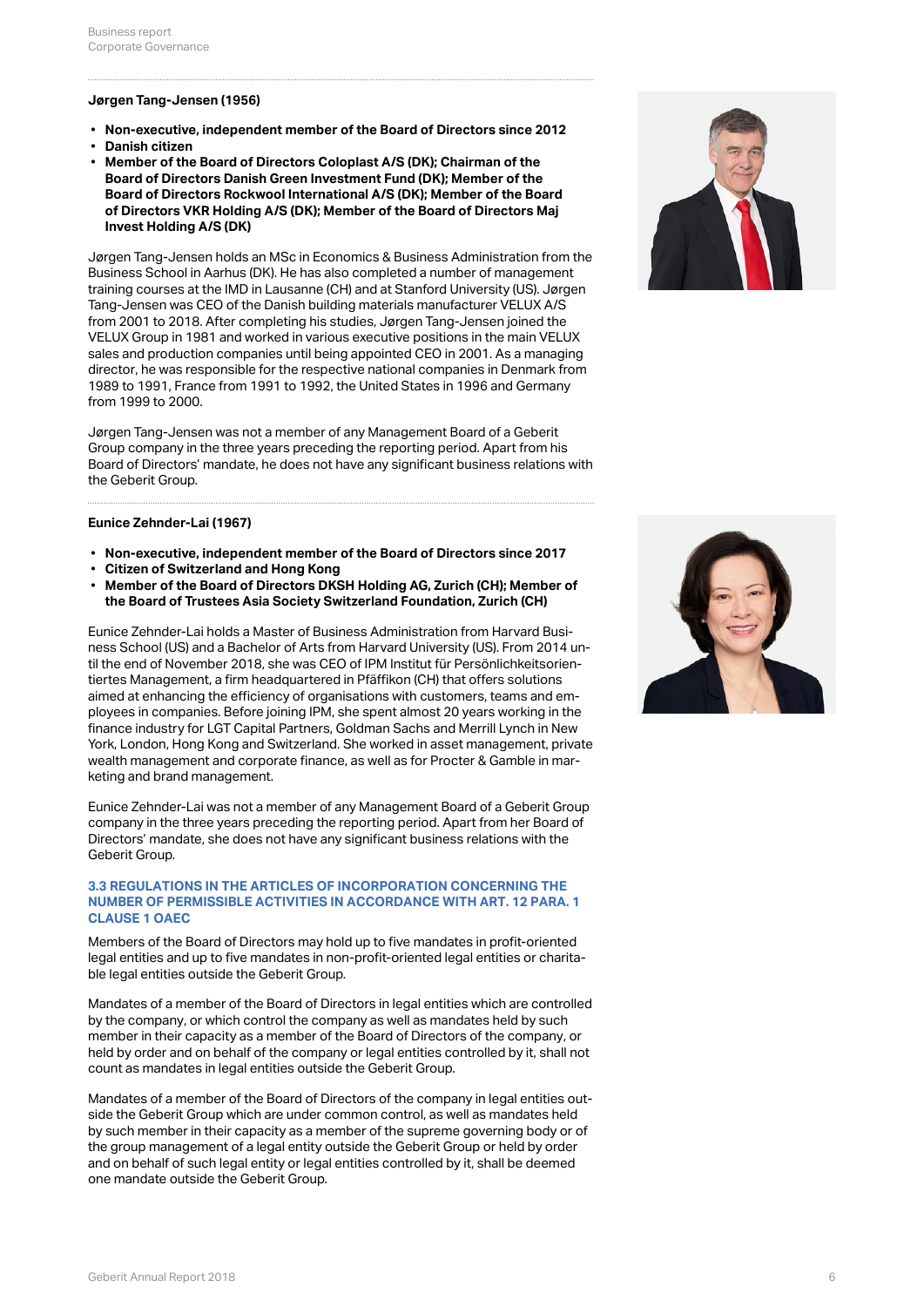Mandates held by a member of the Board of Directors in their main activity as a member of the group management of a legal entity outside the Geberit Group or held by order and on behalf of such legal entity or legal entities controlled by it, shall not count as mandates within the meaning of this provision.

Mandates in the sense of Art. 24 of the **[Articles of Incorporation](https://annualreport.geberit.com/geberit/annual/2018/gb/layout/../English/pdf/articles_of_incorporation_geberit_ag.pdf)** are mandates in [\\$](https://annualreport.geberit.com/geberit/annual/2018/gb/layout/../English/pdf/articles_of_incorporation_geberit_ag.pdf) supreme governing bodies or in an advisory board of legal entities that are required to be recorded in the Commercial Register or in a corresponding foreign register.

The current Articles of Incorporation can be viewed online at **[www.geberit.com/](https://www.geberit.com/investors/downloads/publications/)** [\\$](https://www.geberit.com/investors/downloads/publications/) **[investors/downloads/publications](https://www.geberit.com/investors/downloads/publications/)**.

#### **3.4 ELECTIONS AND TERMS OF OFFICE**

The term of office for a member of the Board of Directors is one year and ends at the closing of the following ordinary General Meeting. Members of the Board of Directors are elected on an individual basis. Re-election is possible.

In addition to the members of the Board of Directors, the Chairman of the Board of Directors is also elected by the General Meeting. The term of office for the Chairman of the Board of Directors is also one year and ends at the closing of the following ordinary General Meeting. Re-election is possible. If the position of Chairman of the Board of Directors is vacant, the Board of Directors is to appoint a new Chairman of the Board of Directors from among its members for the remaining term of office.

The members of the Nomination and Compensation Committee are elected annually and on an individual basis by the General Meeting. Only members of the Board of Directors are eligible. Their term of office ends at the closing of the following ordinary General Meeting. Re-election is possible.

The members of the Board of Directors, Chairman of the Board of Directors and members of the Committees retire from their positions at the next ordinary General Meeting following their 70th birthday.

Hartmut Reuter (Chairman), Jørgen Tang-Jensen and Eunice Zehnder-Lai were reelected to the Nomination and Compensation Committee at the ordinary General Meeting on 5 April 2018. The constitution subsequent to the ordinary General Meeting 2018 resulted in the following composition of the Audit Committee: Felix R. Ehrat (Chairman), Thomas M. Hübner, Hartmut Reuter. Hartmut Reuter continues to hold the office of Vice Chairman of the Board of Directors.

Jørgen Tang-Jensen will not be standing for re-election at the ordinary General Meeting in 2019. Within the context of succession planning, the Geberit AG Board of Directors will nominate Bernadette Koch as a new member of the Board of Directors. The Chairman of the Board of Directors and all remaining members of the Board of Directors will be standing for re-election for a further year. Bernadette Koch will also replace Thomas M. Hübner on the Audit Committee. Thomas M. Hübner will be nominated to become a new member of the Nomination and Compensation Committee at the General Meeting 2019. The composition of the committees and holder of the office of Vice Chairman are also to remain unchanged.

#### **3.5 INTERNAL ORGANISATIONAL STRUCTURE**

The organisation of the Board of Directors is governed by law, the company's **[Ar](https://annualreport.geberit.com/geberit/annual/2018/gb/layout/../English/pdf/articles_of_incorporation_geberit_ag.pdf)[ticles of Incorporation \(www.geberit.com/investors/downloads/publications\)](https://annualreport.geberit.com/geberit/annual/2018/gb/layout/../English/pdf/articles_of_incorporation_geberit_ag.pdf)** and the → [Organisational Regulations of the Board of Directors of Geberit AG](https://annualreport.geberit.com/geberit/annual/2018/gb/layout/../English/pdf/organizational_regulations_BoD.pdf) **[\(www.geberit.com/investors/downloads/publications\)](https://annualreport.geberit.com/geberit/annual/2018/gb/layout/../English/pdf/organizational_regulations_BoD.pdf)** (see also → [Annual Report](#page-9-0) **[2018, Business Report, Corporate Governance, 3. Board of Directors, 3.6 Defini](#page-9-0)[tion of areas of responsibility, p. 10](#page-9-0)**).  $\rightarrow$  Ar-

As a result of the entry into force of the OaEC on 1 January 2014 and the amendments made to the **[Articles of Incorporation](https://annualreport.geberit.com/geberit/annual/2018/gb/layout/../English/pdf/articles_of_incorporation_geberit_ag.pdf)** in this respect, the Chairman of the [\\$](https://annualreport.geberit.com/geberit/annual/2018/gb/layout/../English/pdf/articles_of_incorporation_geberit_ag.pdf)Board of Directors and the members of the Nomination and Compensation Committee are each to be elected annually and on an individual basis by the General Meeting. After each ordinary General Meeting, the Board of Directors elects the Vice Chairman from among its members, as well as the Chairman of the Nomination and Compensation Committee and the Chairman and the members of the Audit Committee.

The Board of Directors meets whenever business so requires, but at least four times a year generally for a day each (2018: nine meetings or telephone conferences). Each meeting or telephone conference that took place in 2018 lasted four hours on average. Meetings shall be chaired by the Chairman or, in the event of his incapacity, by the Vice Chairman. The Board of Directors shall appoint a Secretary, who need not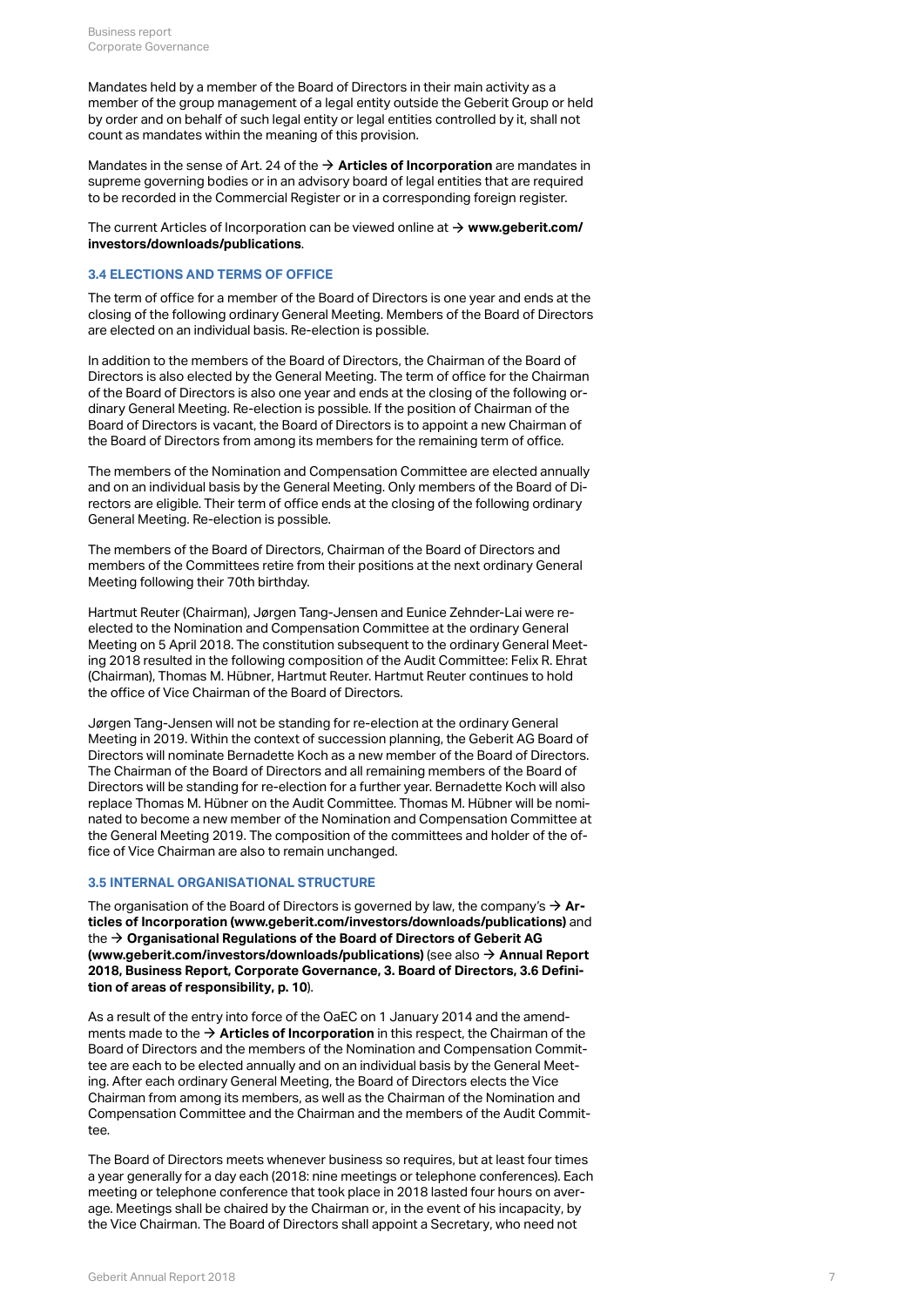be a member of the Board of Directors. The Chairman of the Board of Directors may invite members of the Group Executive Board to attend meetings of the Board of Directors. During the reporting year, one or more members of the Group Executive Board took part in the nine meetings, with one particular meeting involving the participation of external consultants.

The Board of Directors shall be quorate if a majority of its members are present. Attendance can also be effected via telephone or electronic media. Resolutions are passed with the majority of votes cast. In the event of a tie, the Chairman shall have the casting vote.

The regular meetings of the Board of Directors and committees are scheduled early, so that as a rule all members participate in person or via telephone.

The participation rate for meetings of the Board of Directors in 2018 was 98%.

|                       |              |   |              | 7 Mar 12 Mar 4 Apr 4/5 Jul 13 Aug 30 Aug 31 Aug 26 Oct 6 Dec |              |              |   |    |              |
|-----------------------|--------------|---|--------------|--------------------------------------------------------------|--------------|--------------|---|----|--------------|
| Albert M. Baehny      | X            | X | $\times$     | X                                                            | X            | X            | X | X  | X            |
| Felix R. Ehrat        | X            | X | $\mathsf{X}$ | $\mathsf{X}$                                                 | $\mathsf{X}$ | $\mathsf{X}$ | X | X  | $\mathsf{X}$ |
| Thomas M. Hübner      | X            |   | $- X$        | X                                                            | $\mathsf{X}$ | X.           | X | X  | $\mathsf{X}$ |
| <b>Hartmut Reuter</b> | $\times$     | X | $\mathsf{X}$ | $\mathsf{X}$                                                 | $\mathsf{X}$ | $\mathsf{X}$ | X | X  | $\mathsf{X}$ |
| Jørgen Tang-Jensen    | $\mathsf{X}$ |   | $X$ X        | $\mathsf{X}$                                                 | $\mathsf{X}$ | $\mathsf{X}$ | X | X  | $\mathsf{X}$ |
| Eunice Zehnder-Lai    | X            | X | X            | $\mathsf{X}$                                                 | $\mathsf{X}$ | X.           | X | X. | $\mathsf{X}$ |
|                       |              |   |              |                                                              |              |              |   |    |              |

The Board of Directors has formed two committees composed exclusively of nonexecutive and independent Board members:

## **NOMINATION AND COMPENSATION COMMITTEE (NCC)**

The compensation and nomination tasks and responsibilities are combined in this Committee.

The Nomination and Compensation Committee consists of three independent, nonexecutive members of the Board of Directors. The members of the Nomination and Compensation Committee are elected individually and annually by the ordinary General Meeting. The Chairman of the Nomination and Compensation Committee is appointed by the Board of Directors. If the Nomination and Compensation Committee is not complete, the Board of Directors is to appoint members to fill the corresponding position(s) for the remaining term of office. The Nomination and Compensation Committee shall be quorate if a majority of its members are present. Resolutions are passed with the majority of votes cast. In the event of a tie, the Chairman shall have the casting vote.

The members of the Nomination and Compensation Committee as of 31 December 2018 were Hartmut Reuter (Chairman), Jørgen Tang-Jensen and Eunice Zehnder-Lai. The committee meets at least three times a year generally for a half day each (2018: four meetings). Each meeting or telephone conference that took place in 2018 lasted three hours on average.

The participation rate for meetings in 2018 was 100%.

|                       | 23 Feb | 30 Aug | <b>26 Oct</b> | 6 Dec |
|-----------------------|--------|--------|---------------|-------|
| <b>Hartmut Reuter</b> |        |        |               |       |
| Jørgen Tang-Jensen    |        |        |               |       |
| Eunice Zehnder-Lai    |        |        |               |       |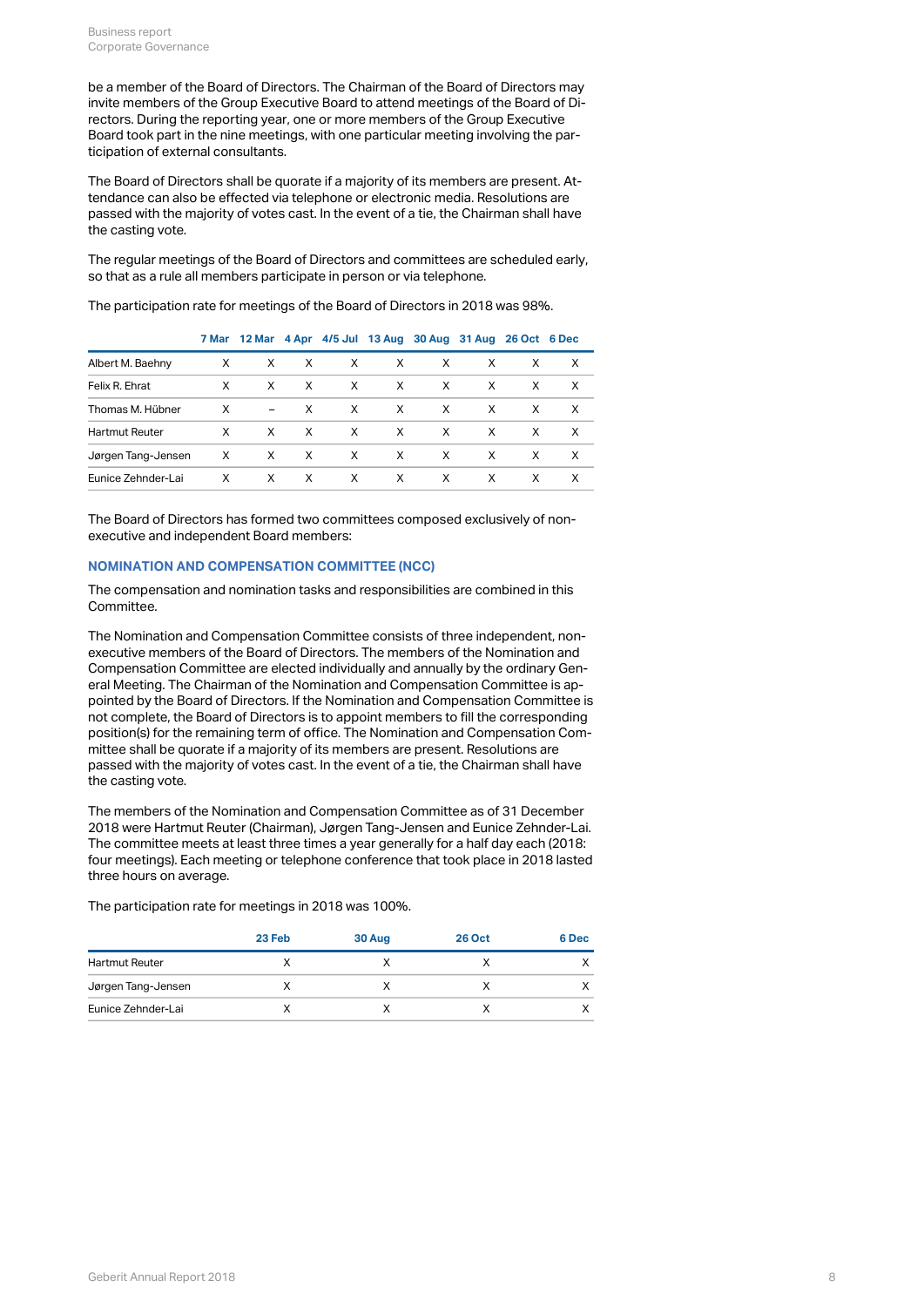The Nomination and Compensation Committee supports the Board of Directors in fulfilling its duties specified by law and the  $\rightarrow$  **[Articles of Incorporation](https://annualreport.geberit.com/geberit/annual/2018/gb/layout/../English/pdf/articles_of_incorporation_geberit_ag.pdf) [\(www.geberit.com/investors/downloads/publications\)](https://annualreport.geberit.com/geberit/annual/2018/gb/layout/../English/pdf/articles_of_incorporation_geberit_ag.pdf)** in the area of the compensation and personnel policy of the Geberit Group. The powers and duties of the Nomination and Compensation Committee are based on the following principles:

- 1. Preparation and periodical review of the Geberit Group's compensation policy and principles and personnel policy, performance criteria related to compensation and periodical review of their implementation, as well as submission of the respective proposals and recommendations to the Board of Directors.
- 2. Preparation of all relevant decisions of the Board of Directors in relation to the nomination and compensation of the members of the Board of Directors and of the Group Executive Board, as well as submission of the respective proposals and recommendations to the Board of Directors.

The overall responsibility for the duties and competencies assigned to the Nomination and Compensation Committee remains with the Board of Directors.

The Board of Directors may delegate further powers and duties to the Nomination and Compensation Committee in respect of nomination, compensation and related matters.

The organisation, detailed responsibilities, functioning and reporting of the Nomination and Compensation Committee are stipulated in the **[Organisational Regula-](https://annualreport.geberit.com/geberit/annual/2018/gb/layout/../English/pdf/organizational_regulations_NCC.pdf)**[\\$](https://annualreport.geberit.com/geberit/annual/2018/gb/layout/../English/pdf/organizational_regulations_NCC.pdf) **[tions for the Nomination and Compensation Committee \(NCC\)](https://annualreport.geberit.com/geberit/annual/2018/gb/layout/../English/pdf/organizational_regulations_NCC.pdf) [\(www.geberit.com/investors/downloads/publications\)](https://annualreport.geberit.com/geberit/annual/2018/gb/layout/../English/pdf/organizational_regulations_NCC.pdf)** of the Board of Directors of

Geberit AG.

## <span id="page-8-0"></span>**AUDIT COMMITTEE (AC)**

The Audit Committee consists of three independent, non-executive members of the Board of Directors. They are appointed annually by the Board of Directors. The Board of Directors appoints a member of the Audit Committee as Chairman. The Audit Committee shall be quorate if a majority of its members are present. Resolutions are passed with the majority of votes cast. The CEO and CFO as well as the internal and external auditors attend the meetings if necessary. Furthermore, the committee is entitled to hold meetings exclusively with representatives of the external as well as the internal auditors. The Audit Committee has direct access to the internal auditors and can obtain all the information it requires within the Geberit Group and consult the responsible employees.

As of 31 December 2018, the Audit Committee was composed of Felix R. Ehrat (Chairman), Thomas M. Hübner and Hartmut Reuter. It meets at least twice a year, generally for a half day each (2018: five meetings). Each meeting or telephone conference that took place in 2018 lasted four hours on average.

The participation rate for meetings in 2018 was 93%.

|                       | 23 Feb | 2 May                    | 7 Aug | 30 Aug | 5 Dec |
|-----------------------|--------|--------------------------|-------|--------|-------|
| Felix R. Ehrat        | X      | v                        | х     |        |       |
| Thomas M. Hübner      | х      | $\overline{\phantom{a}}$ | X     |        |       |
| <b>Hartmut Reuter</b> | Х      | x                        | X     |        |       |

The Audit Committee supports the Board of Directors in fulfilling its duties specified by law, in particular in the areas of financial control (supervision of the internal and external auditors and monitoring of financial reporting) and ultimate supervision of the persons entrusted with the management (internal control system). The Audit Committee determines the scope and planning of the internal audit and coordinates them with those of the external audit. For every meeting, the internal and external auditors provide a comprehensive report on all audits carried out and the measures to be implemented. The Audit Committee monitors the implementation of the conclusions of the audit. An independent auditor also checked the working methods of the internal audit during the reporting year. It gave the internal audit the highest possible rating ("generally conforms") based on international internal audit standards. In addition, the Audit Committee assesses the functionality of the internal control system, including risk management (see also **[Annual Report 2018, Business Report, Cor-](#page-10-0)**[\\$](#page-10-0)**[porate Governance, 3. Board of Directors, 3.7 Information and control instru](#page-10-0)[ments vis-à-vis the Group Executive Board, p. 11](#page-10-0)**). The Audit Committee supports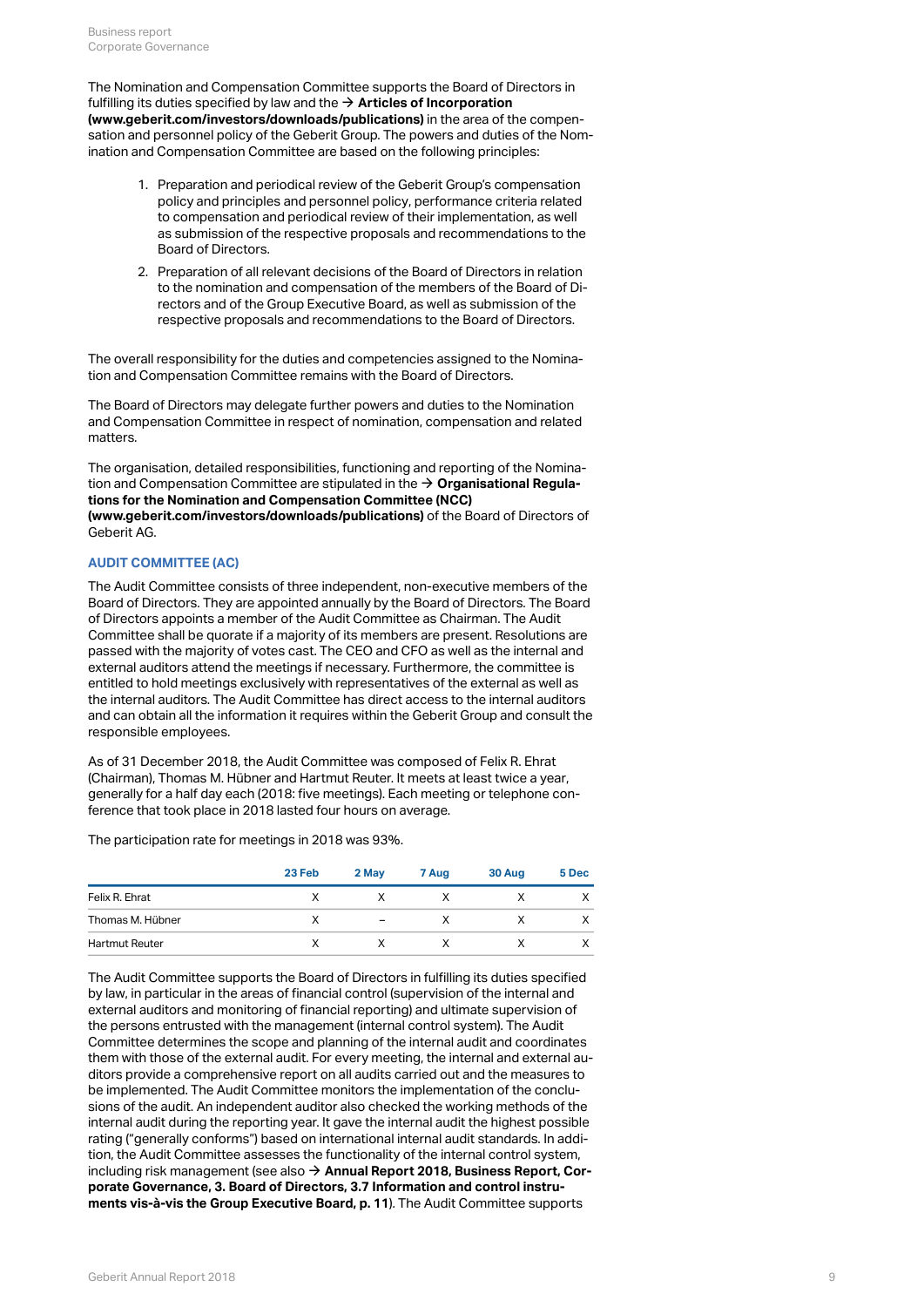the Board of Directors with corporate governance and compliance issues, monitors the relevant corporate governance and compliance aspects and develops them further. The overall responsibility for the duties and competencies assigned to the Audit Committee remains with the Board of Directors.

The organisation, detailed responsibilities, functioning and reporting of the Audit Committee are set out in the  $\rightarrow$   $\,$  [Organisational Regulations for the Audit Commit](https://annualreport.geberit.com/geberit/annual/2018/gb/layout/../English/pdf/organizational_regulations_BoD.pdf)**[tee \(www.geberit.com/investors/downloads/publications\)](https://annualreport.geberit.com/geberit/annual/2018/gb/layout/../English/pdf/organizational_regulations_BoD.pdf)** of the Board of Directors of Geberit AG.

The current Articles of Incorporation as well as the Organisational Regulations of the Board of Directors of Geberit AG (including the Allocation of Powers and Duties), the Nomination and Compensation Committee and the Audit Committee can be viewed online at **[www.geberit.com/investors/downloads/publications](https://www.geberit.com/investors/downloads/publications/)**. [\\$](https://www.geberit.com/investors/downloads/publications/)

#### <span id="page-9-0"></span>**3.6 DEFINITION OF AREAS OF RESPONSIBILITY**

Pursuant to Swiss Corporate Law and Art. 17 of the **→ [Articles of Incorporation](https://annualreport.geberit.com/geberit/annual/2018/gb/layout/../English/pdf/articles_of_incorporation_geberit_ag.pdf) [\(www.geberit.com/investors/downloads/publications\)](https://annualreport.geberit.com/geberit/annual/2018/gb/layout/../English/pdf/articles_of_incorporation_geberit_ag.pdf)** at Geberit AG, the Board of Directors has the following non-transferable and irrevocable responsibilities:

- The ultimate management of the Company and the giving of the necessary directives
- The establishment of the organisation
- The structuring of the accounting system and the financial controls, as well as the financial planning
- The appointment and removal of the persons entrusted with the management and the representation
- The ultimate supervision of the persons entrusted with the management, in particular in view of compliance with the law,  $\rightarrow$  **[Articles of Incorporation](https://annualreport.geberit.com/geberit/annual/2018/gb/layout/../English/pdf/articles_of_incorporation_geberit_ag.pdf)**, regulations and directives
- The preparation of the annual report and of the remuneration report as well as the preparation of the General Meeting and the implementation of its resolutions
- The notification of the judge in case of overindebtedness

The Board of Directors determines the strategic objectives and the general resources for achieving these, and decides on major business transactions. Further areas of responsibility of the Board of Directors are set out in the  $\bm{\rightarrow}$   $\bm{\textsf{Organisational}}$  $\bm{\textsf{Organisational}}$  $\bm{\textsf{Organisational}}$ **[Regulations of the Board of Directors of Geberit AG \(www.geberit.com/investors/](https://annualreport.geberit.com/geberit/annual/2018/gb/layout/../English/pdf/organizational_regulations_BoD.pdf) [downloads/publications/\)](https://annualreport.geberit.com/geberit/annual/2018/gb/layout/../English/pdf/organizational_regulations_BoD.pdf)** and the **[Supplement to the Organisational Regula-](https://annualreport.geberit.com/geberit/annual/2018/gb/layout/../English/pdf/supplement_BoD.pdf)**[\\$](https://annualreport.geberit.com/geberit/annual/2018/gb/layout/../English/pdf/supplement_BoD.pdf) **[tions \(https://annualreport2018.geberit.com/geberit/annual/2018/gb/English/](https://annualreport.geberit.com/geberit/annual/2018/gb/layout/../English/pdf/supplement_BoD.pdf) [pdf/supplement\\_BoD.pdf\)](https://annualreport.geberit.com/geberit/annual/2018/gb/layout/../English/pdf/supplement_BoD.pdf)**.

To the extent legally permissible and in accordance with its **[Organisational Regu-](https://annualreport.geberit.com/geberit/annual/2018/gb/layout/../English/pdf/organizational_regulations_BoD.pdf)**[\\$](https://annualreport.geberit.com/geberit/annual/2018/gb/layout/../English/pdf/organizational_regulations_BoD.pdf) **[lations of the Board of Directors of Geberit AG](https://annualreport.geberit.com/geberit/annual/2018/gb/layout/../English/pdf/organizational_regulations_BoD.pdf)**, the Board of Directors has assigned the operational management to the Chief Executive Officer (CEO). The individual duties assigned to the CEO are governed in particular by the  $\rightarrow$  **[Supplement](https://annualreport.geberit.com/geberit/annual/2018/gb/layout/../English/pdf/supplement_BoD.pdf) [to the Organisational Regulations](https://annualreport.geberit.com/geberit/annual/2018/gb/layout/../English/pdf/supplement_BoD.pdf)**. The CEO is authorised to further delegate powers to individual members of the Group Executive Board and/or to other executives of the Geberit Group.

As of the end of 2018, the Group Executive Board is composed of the Chief Executive Officer and six other members. The members of the Group Executive Board are appointed by the Board of Directors based on the proposal of the Nomination and Compensation Committee.

The  $\rightarrow$  [Articles of Incorporation](https://annualreport.geberit.com/geberit/annual/2018/gb/layout/../English/pdf/articles_of_incorporation_geberit_ag.pdf) and/or the  $\rightarrow$  [Organisational Regulations of the](https://annualreport.geberit.com/geberit/annual/2018/gb/layout/../English/pdf/organizational_regulations_BoD.pdf) **[Board of Directors of Geberit AG](https://annualreport.geberit.com/geberit/annual/2018/gb/layout/../English/pdf/organizational_regulations_BoD.pdf)** regulate the duties and powers of the Board of Directors as a governing body, the Chairman and the committees. The Organisational Regulations also define the rights and duties of the Group Executive Board, which are set forth in more detail in the Internal Regulations for the Group Executive Board. The  $\bm{\rightarrow}$  **[Supplement to the Organisational Regulations](http://annualreport.geberit.com/geberit/annual/2018/gb/layout/../English/pdf/supplement_BoD.pdf)** contains a detailed list of the decision-making powers and Group management duties.

The current **[Articles of Incorporation](http://annualreport.geberit.com/geberit/annual/2018/gb/layout/../English/pdf/articles_of_incorporation_geberit_ag.pdf)** as well as the **[Organisational Regula-](http://annualreport.geberit.com/geberit/annual/2018/gb/layout/../English/pdf/organizational_regulations_BoD.pdf)**[\\$](http://annualreport.geberit.com/geberit/annual/2018/gb/layout/../English/pdf/articles_of_incorporation_geberit_ag.pdf) [\\$](http://annualreport.geberit.com/geberit/annual/2018/gb/layout/../English/pdf/organizational_regulations_BoD.pdf) **[tions of the Board of Directors of Geberit AG](http://annualreport.geberit.com/geberit/annual/2018/gb/layout/../English/pdf/organizational_regulations_BoD.pdf)**, the **[Nomination and Compensa-](http://annualreport.geberit.com/geberit/annual/2018/gb/layout/../English/pdf/orgreglement-2014-ncc-en.pdf)**[\\$](http://annualreport.geberit.com/geberit/annual/2018/gb/layout/../English/pdf/orgreglement-2014-ncc-en.pdf)  $\bm{\mathsf{t}}$  ion  $\bm{\mathsf{Committee}}$  (NCC) and the  $\bm{\rightarrow}$   $\bm{\mathsf{A}}$ udit  $\bm{\mathsf{Committee}}$  can be viewed at **[www.geberit.com/investors/downloads/publications](http://www.geberit.com/investors/downloads/publications/)**. [\\$](http://www.geberit.com/investors/downloads/publications/)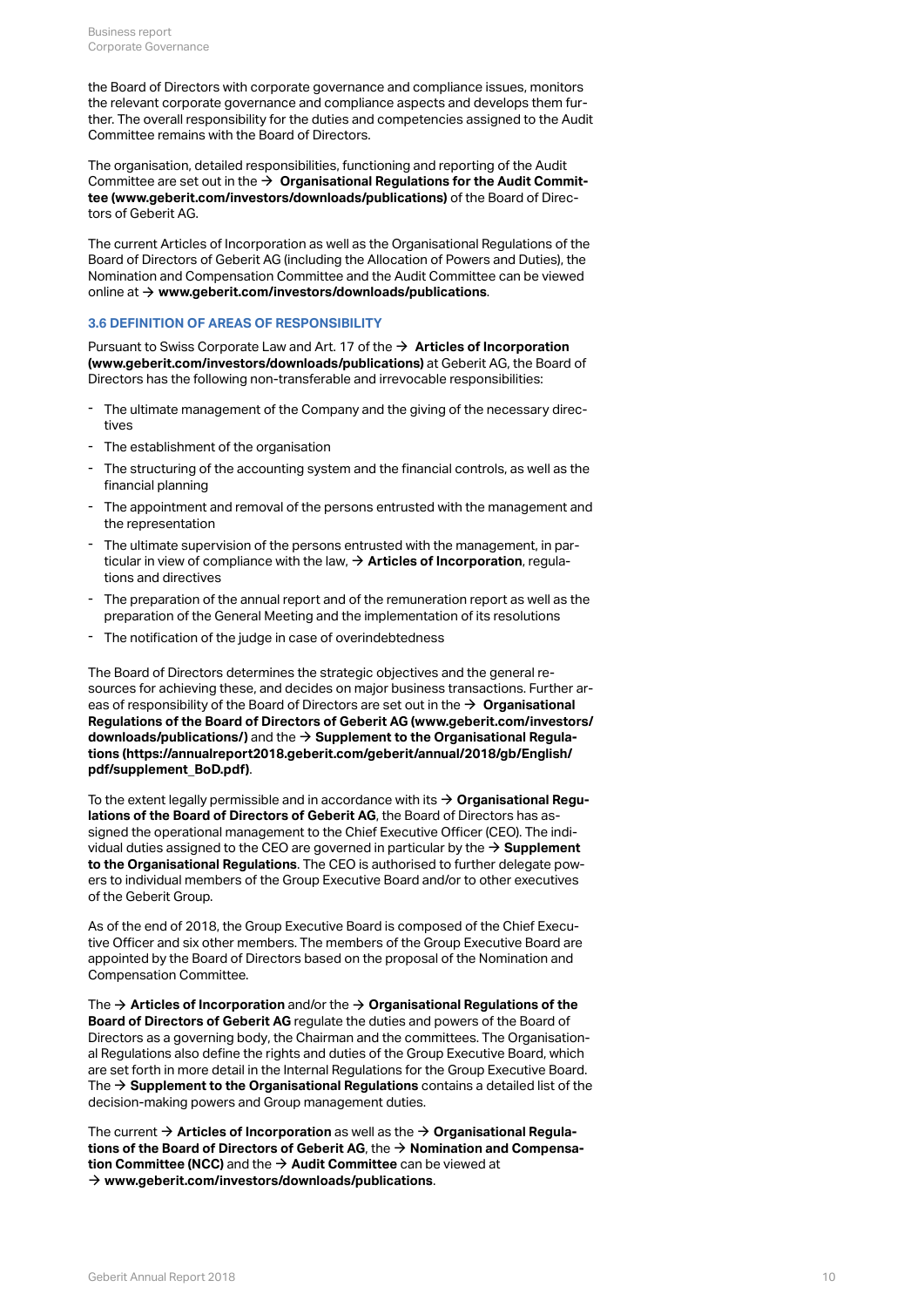## <span id="page-10-0"></span>**3.7 INFORMATION AND CONTROL INSTRUMENTS VIS-À-VIS THE GROUP EXE-CUTIVE BOARD**

At every meeting, the members of the Group Executive Board inform the Board of Directors of current business developments and major business transactions of the Group or Group companies. Between meetings, the Board of Directors is comprehensively informed in writing about current business developments and the company's financial situation on a monthly basis. Essentially, this report contains key statements on the Group and market development, information and key figures on the Group sales and profit development (in January, April, July and October, it contains statements only on sales development and not on profit development), statements on sales development in the individual product lines and countries or regions as well as an analysis on the share price development. The more extensive quarterly report additionally contains the expectations of the operational management on the development of results until the end of the financial year, information on the development of the workforce and liquidity and on the investments made, the composition of the shareholders as well as market expectations in regard to the business development.

Furthermore, the Chairman of the Board of Directors and the Chief Executive Officer are in contact at regular intervals with respect to all major issues of corporate policy. Each member of the Board of Directors may individually demand information with respect to all matters of the Group or Group companies.

Based on the  $\bm{\rightarrow}$  **[Organisational Regulations of the Board of Directors of Geberit](http://annualreport.geberit.com/geberit/annual/2018/gb/layout/../English/pdf/organizational_regulations_BoD.pdf) [AG \(www.geberit.com/investors/downloads/publications\)](http://annualreport.geberit.com/geberit/annual/2018/gb/layout/../English/pdf/organizational_regulations_BoD.pdf)** and the  $\rightarrow$  **[Organisa](http://annualreport.geberit.com/geberit/annual/2018/gb/layout/../English/pdf/orgreglement-2014-ac-en.pdf)[tional Regulations for the Audit Committee \(www.geberit.com/investors/down](http://annualreport.geberit.com/geberit/annual/2018/gb/layout/../English/pdf/orgreglement-2014-ac-en.pdf)[loads/publications\)](http://annualreport.geberit.com/geberit/annual/2018/gb/layout/../English/pdf/orgreglement-2014-ac-en.pdf)** of the Board of Directors, the Audit Committee has implemented a comprehensive system for monitoring and controlling the risks associated with the business activities. This process includes risk identification, analysis, control and reporting. Operationally, the Group Executive Board is responsible for controlling risk management. In addition, responsible persons are designated in the company for significant individual risks. These responsible parties decide on specific actions for risk mitigation and monitor their implementation. Every other year, the Internal Audit department issues a risk report for the attention of the Board of Directors. Significant risks are also constantly discussed in the meetings of the Group Executive Board and Board of Directors, which take place on a regular basis (see **[Annual Re-](http://annualreport.geberit.com/reports/geberit/annual/2018/gb/English/10501050/risk-management.html)**[\\$](http://annualreport.geberit.com/reports/geberit/annual/2018/gb/English/10501050/risk-management.html) **[port 2018, Business Report, Business and financial review, Strategy and goals,](http://annualreport.geberit.com/reports/geberit/annual/2018/gb/English/10501050/risk-management.html)** [Risk management](http://annualreport.geberit.com/reports/geberit/annual/2018/gb/English/10501050/risk-management.html)). For information on the management of financial risks, refer to  $\rightarrow$ **[Annual Report 2018, Financials, Consolidated Financial Statements Geberit](http://annualreport.geberit.com/reports/geberit/annual/2018/gb/English/20405004/4_-risk-assessment-and-management.html) [Group, Notes to the Consolidated Financial Statements, Note 4](http://annualreport.geberit.com/reports/geberit/annual/2018/gb/English/20405004/4_-risk-assessment-and-management.html)**. In addition, the Internal Audit department reports to the Audit Committee at every meeting on completed audits and on the status of the implementation of findings and optimisation proposals of previous audits.  $\rightarrow$ 

The **[Organisational Regulations of the Board of Directors of Geberit AG,](http://annualreport.geberit.com/geberit/annual/2018/gb/layout/../English/pdf/organizational_regulations_BoD.pdf)** the [\\$](http://annualreport.geberit.com/geberit/annual/2018/gb/layout/../English/pdf/organizational_regulations_BoD.pdf)  $\rightarrow$  [Organisational Regulations of the Nomination and Compensation Committee](http://annualreport.geberit.com/geberit/annual/2018/gb/layout/../English/pdf/organizational_regulations_NCC.pdf) and the **[Organisational Regulations of the Audit Committee](http://annualreport.geberit.com/geberit/annual/2018/gb/layout/../English/pdf/organizational_regulations_AC.pdf)** can be viewed on-[\\$](http://annualreport.geberit.com/geberit/annual/2018/gb/layout/../English/pdf/organizational_regulations_AC.pdf) line at → [www.geberit.com/investors/downloads/publications](http://www.geberit.com/investors/downloads/publications/).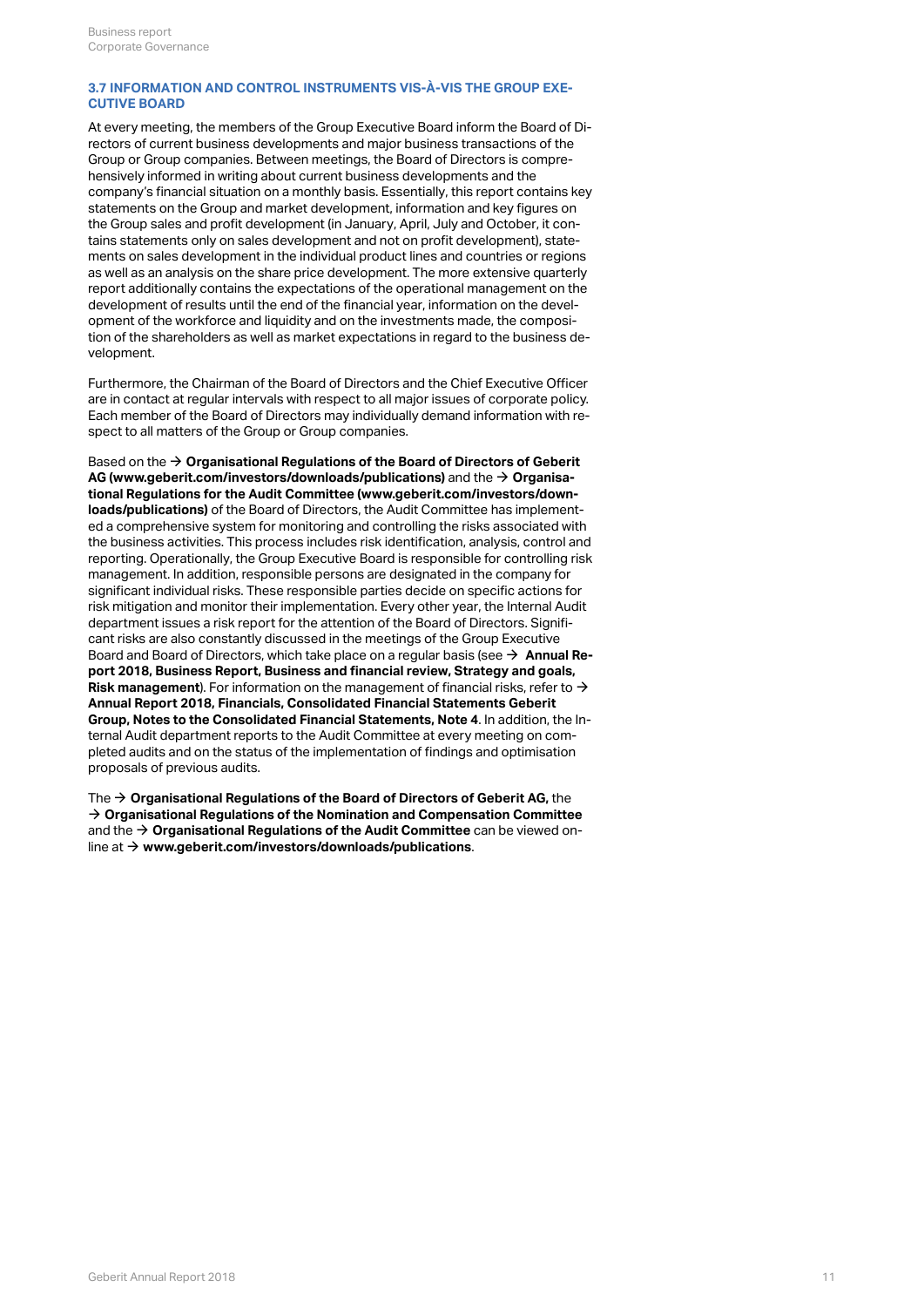## **4. GROUP EXECUTIVE BOARD**

## **4.1/4.2 MEMBERS OF THE GROUP EXECUTIVE BOARD**

At the end of 2018, the Group Executive Board was composed of seven members.

#### **Christian Buhl (1973)**

- **Chairman of the Group Executive Board (CEO) since 2015**
- **Member of the Group Executive Board since 2015**
- **With Geberit since 2009**
- **Swiss citizen**

Christian Buhl studied physics (Dipl. Phys. ETH) at the Swiss Federal Institute of Technology (ETH) in Zurich (CH) before undertaking his doctorate (Dr. oec. HSG) in the area of financial market research at the University of St. Gallen (CH). From 2000 to 2003, he worked as a teaching and research assistant at the Swiss Institute of Banking and Finance in St. Gallen (CH) and in research and teaching at the Centre for Economic Research at the University of Basel (CH). From 2004 to 2008, Christian Buhl worked at McKinsey & Company, Zurich (CH), where he undertook projects for various Swiss and international industrial companies, supporting them in the areas of strategy, M&A, marketing and organisation. He joined Geberit in 2009, initially as Head Strategic Planning, before taking over responsibility for the Geberit AquaClean shower toilet business. From 2012 to the end of 2014, Christian Buhl was Managing Director of the German sales company – the most important sales unit within the Geberit Group. He has been the Chief Executive Officer (CEO) of the Geberit Group since 2015; see also **[Annual Report 2018, Business Report, Management](http://annualreport.geberit.com/reports/geberit/annual/2018/gb/English/1040/management-structure.html)** [\\$](http://annualreport.geberit.com/reports/geberit/annual/2018/gb/English/1040/management-structure.html) **[structure](http://annualreport.geberit.com/reports/geberit/annual/2018/gb/English/1040/management-structure.html)**.



#### **Roland Iff (1961)**

- **Member of the Group Executive Board since 2005**
- **With Geberit since 1993**
- **Head of Group Division Finance (CFO)**
- **Swiss citizen**
- **Vice Chairman of the Board of Directors VZ Holding AG, Zurich (CH)**

Roland Iff studied economics at the University of St. Gallen (CH) and graduated with the degree of lic. oec. (major: accounting and finance) in 1986. He started his professional career in 1987 as internal auditor with the American Mead Corporation in Zurich (CH) and at the company's headquarters in Dayton (US). Subsequently he worked on different market development projects in Brussels (BE) before he was appointed Chief Financial Officer of Mead's Italian subsidiary in Milan (IT) in 1990. In 1993, Roland Iff joined Geberit as Head of Corporate Development. In 1995, he became Head of Group Controlling. Beginning in October 1997, he served as Head of Group Treasury. Roland Iff has been Head of Group Division Finance (CFO) of the Geberit Group since 2005; see also  $\rightarrow$  [Annual Report 2018, Business Report, Man](http://annualreport.geberit.com/reports/geberit/annual/2018/gb/English/1040/management-structure.html)**[agement structure](http://annualreport.geberit.com/reports/geberit/annual/2018/gb/English/1040/management-structure.html)**.



### **Martin Baumüller (1977)**

- **Member of the Group Executive Board since 2016**
- **With Geberit since 2011**
- **Head of Group Division Marketing & Brands**
- **Swiss citizen**

Martin Baumüller completed his Master's degree in International Management at the University of St. Gallen (CH) and an MBA at Nanyang Technological University in Singapore (SG) in 2001. In 2005, he received his doctorate from the University of Bern (CH) with his dissertation on "Managing Cultural Diversity". He began his career as a freelance consultant for strategy and market expansion projects from 2001 to 2003. From 2005 to 2010 he worked for McKinsey & Company in Zurich (CH), first on various projects for pharmaceutical, chemical and transportation clients and later as Engagement Manager responsible for global projects in various industries and as a member of the Strategy & Corporate Finance team. He joined Geberit as Head Strategic Planning in 2011. From 2012 to 2016 he was responsible as Head of Geberit AquaClean for the management and development of the entire shower toilet

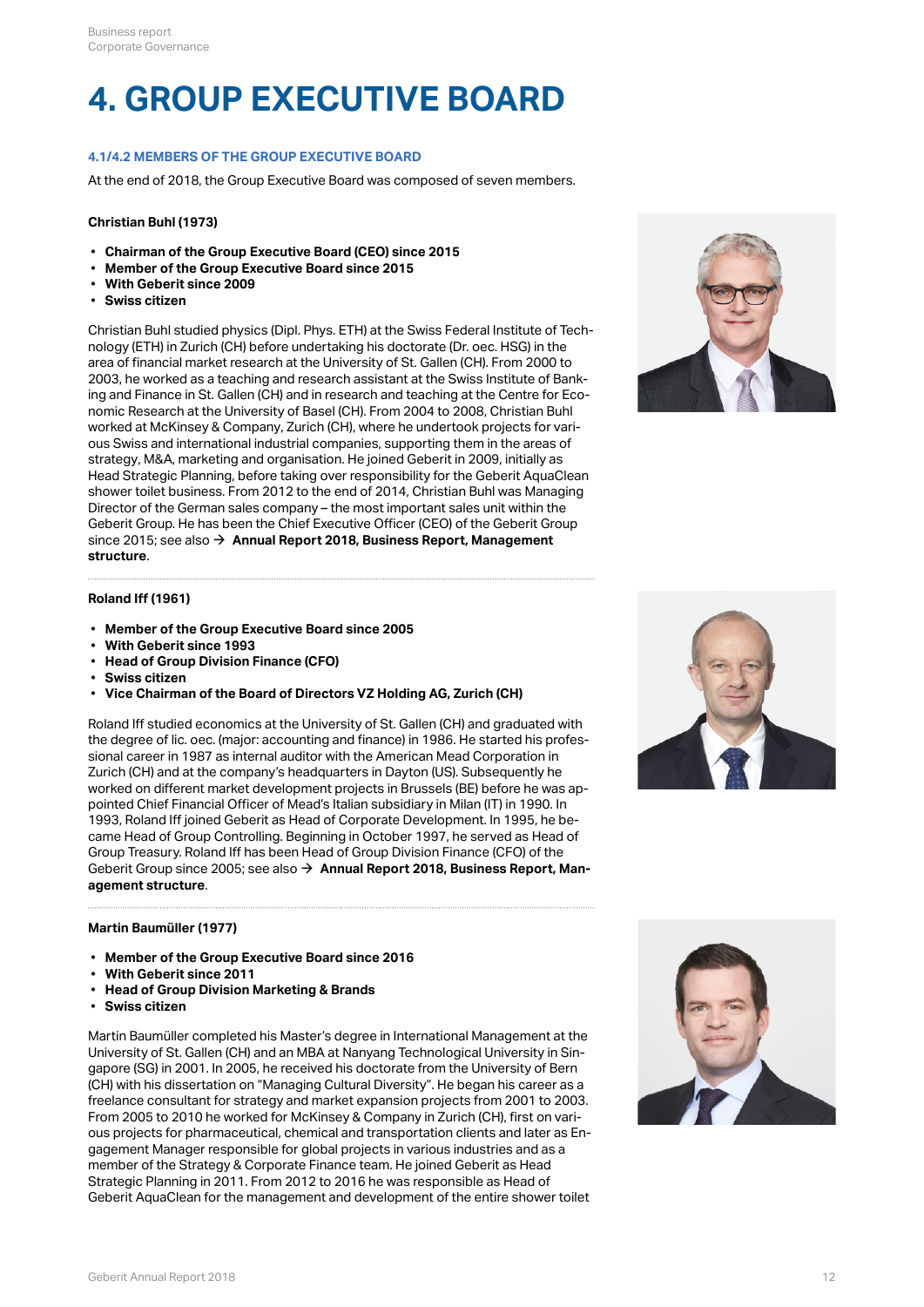business of the Geberit Group. He has been Head of Group Division Marketing & Brands since 2016; see also **[Annual Report 2018, Business Report, Manage-](http://annualreport.geberit.com/reports/geberit/annual/2018/gb/English/1040/management-structure.html)**[\\$](http://annualreport.geberit.com/reports/geberit/annual/2018/gb/English/1040/management-structure.html) **[ment structure](http://annualreport.geberit.com/reports/geberit/annual/2018/gb/English/1040/management-structure.html)**.

### **Egon Renfordt-Sasse (1957)**

- **Member of the Group Executive Board since 2015**
- **With Geberit since 1997**
- **Head of Group Division Product Management & Innovation**
- **German citizen**

Egon Renfordt-Sasse completed his mechanical engineering studies at RWTH Aachen University (DE) in 1986. He began his career at Battenfeld-Fischer in Troisdorf (DE), where he held several positions until 1997, the last of which as manager of the Technical Parts profit centre. In 1997, he joined the Geberit Group as product manager responsible for the Installation Systems product line. From 2001 to 2003, he was responsible for Sales Engineering – among other things – at Geberit's German sales company. He then became Head of Products Sanitary Systems at the Group, a position he held until 2012. Since then, he has been Head of Group Marketing. From 2015 to 2016 he was Head of Group Division Marketing & Brands. He has been Head of Group Division Product Management & Innovation since 2016; see also **[Annual Report 2018, Business Report, Management structure](http://annualreport.geberit.com/reports/geberit/annual/2018/gb/English/1040/management-structure.html)**. [\\$](http://annualreport.geberit.com/reports/geberit/annual/2018/gb/English/1040/management-structure.html)



## **Karl Spachmann (1958)**

- **Member of the Group Executive Board since 2011**
- **With Geberit since 1997**
- **Head of Group Division Sales Europe**
- **German citizen**

Karl Spachmann graduated in business and organisational studies at the University of the German Armed Forces in Munich (DE). He began his career with the German Armed Forces in 1983 where he served as radar commanding officer and press officer until 1990. In 1990, he joined Adolf Würth GmbH & Co. KG in Künzelsau (DE), initially as Assistant to the Managing Director of Sales and later as Regional Sales Manager for North Rhine-Westphalia. In 1995, he moved to Friedrich Grohe AG in Hemer (DE) to work as responsible Sales Manager for Germany. Since 1997, he has been responsible for the German sales company of the Geberit Group, initially as Managing Director focusing on field service, and since 2000 as Chairman of the Management Board. Karl Spachmann has been Head of Group Division Sales Europe since 2011; see also **[Annual Report 2018, Business Report, Management structure](http://annualreport.geberit.com/reports/geberit/annual/2018/gb/English/1040/management-structure.html)**. [\\$](http://annualreport.geberit.com/reports/geberit/annual/2018/gb/English/1040/management-structure.html)

#### **Ronald van Triest (1969)**

- **Member of the Group Executive Board since 2015**
- **With Geberit since 2015**
- **Head of Group Division Sales International**
- **Dutch citizen**

Ronald van Triest completed his Master's degree in Management and Organisation at the University of Groningen (NL) in 1996. He started his career at Royal Philips, where he held various roles until 2006. These were initially in the areas of marketing and sales, before a second phase where he took on wide-ranging responsibilities in the areas of product management, M&A and executive management. He operated predominantly from Singapore and Hong Kong. From 2007 to 2009, he was General Manager Sales at China Electronics Corporation in Shenzhen (CN), where he was responsible for sales, marketing, service and logistics and managed staff in China, Singapore, Russia and Turkey. From 2010 to 2015, he worked for Ellipz Lighting in Singapore. As CEO and Managing Director, he was responsible for setting up and developing the Asian business. Among other things, he established a joint venture in Beijing, set up the local production, R&D and sales and created sales channels in Southeast Asia and the Middle East, as well as a joint venture in India. Since 2015, Ronald van Triest has been Head of Group Division Sales International of the Geberit Group; see also → [Annual Report 2018, Business Report, Management structure](http://annualreport.geberit.com/reports/geberit/annual/2018/gb/English/1040/management-structure.html).



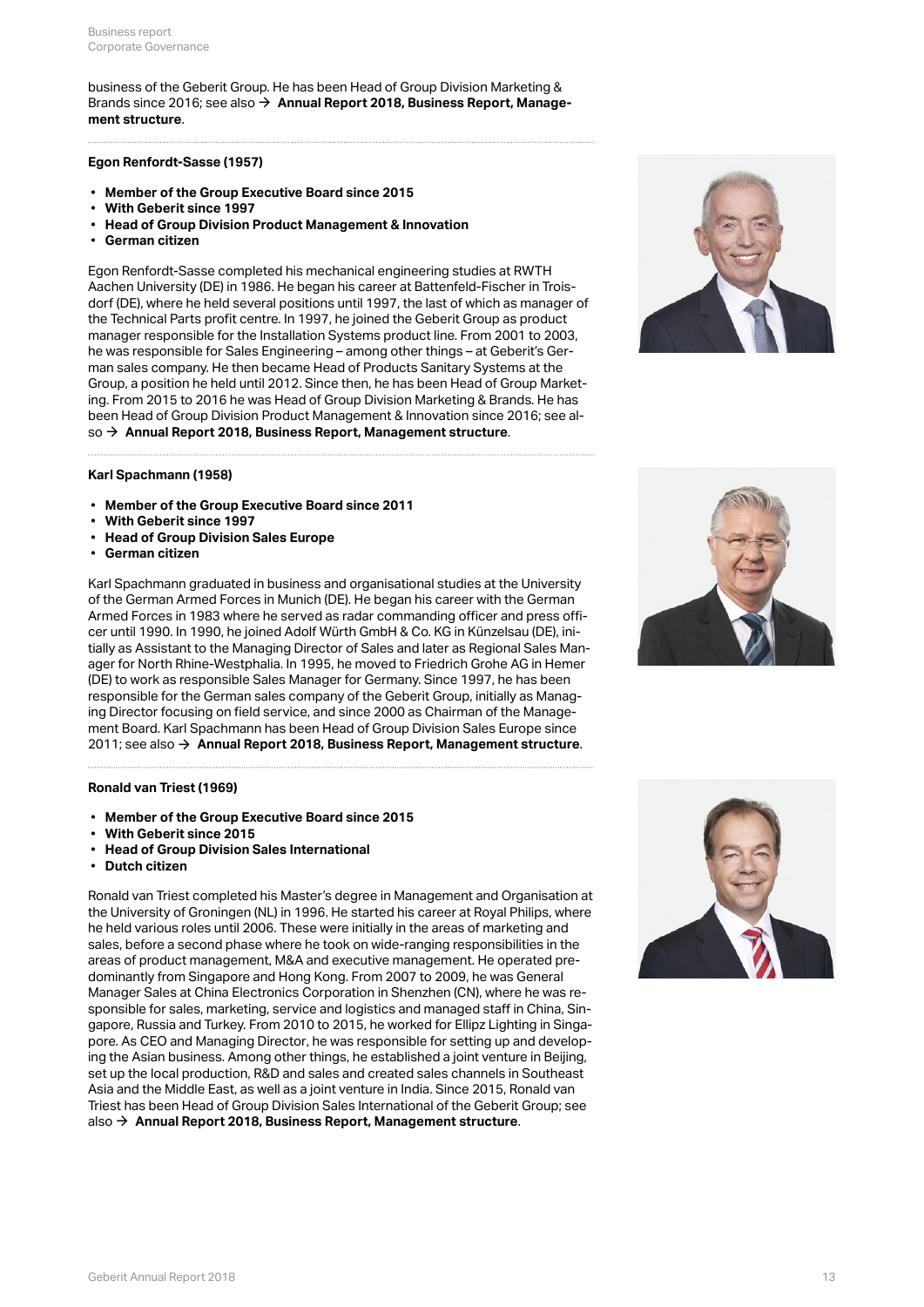## **Martin Ziegler (1969)**

- **Member of the Group Executive Board since 2018**
- **With Geberit since 1995**
- **Head of Group Division Operations**
- **Swiss citizen**
- **Member of the Board of Directors Piancabo SA, Agarone (CH)**

Martin Ziegler completed his master's degree in Industrial Engineering at ETH Zurich (CH) in 1994. Following his time as an assistant at ETH, he joined the Geberit Group in 1995. He initially worked for Geberit as a project manager in a German production plant before later becoming Head of Quality for the Group and working as Managing Director of the piping production plant in Givisiez (CH). From 2003, he headed up the Piping Systems product area at Group level for ten years – with the exception of one year where he worked in Shanghai (CN) as Head of Operations and Product Manager for the Asia/Pacific region. Since 2012, he has been responsible for the Group's 13 EFA (Extrusion, Forming, Assembly) production plants. Since 1 January 2018, he has been Head of Group Division Operations; see also **→ [Annual Report 2018, Business](http://annualreport.geberit.com/reports/geberit/annual/2018/gb/English/1040/management-structure.html) [Report, Management structure](http://annualreport.geberit.com/reports/geberit/annual/2018/gb/English/1040/management-structure.html)**.

#### **4.3 REGULATIONS IN THE ARTICLES OF INCORPORATION CONCERNING THE NUMBER OF PERMISSIBLE ACTIVITIES IN ACCORDANCE WITH ART. 12 PARA. 1 CLAUSE 1 OAEC**

Members of the Group Executive Board may hold up to two mandates in profit-oriented legal entities and up to four mandates in non-profit-oriented legal entities or charitable legal entities outside the Geberit Group.

Mandates of a member of the Group Executive Board in legal entities which are controlled by the company, or which control the company as well as mandates held by such member in their capacity as a member of the Group Executive Board of the company, or held by order and on behalf of the company or legal entities controlled by it, shall not count as mandates in legal entities outside the Geberit Group.

Mandates of a member of the Group Executive Board of the company in legal entities outside the Geberit Group which are under common control, as well as mandates held by such member in their capacity as a member of the supreme governing body or of the group management of a legal entity outside the Geberit Group or held by order and on behalf of such legal entity or legal entities controlled by it, shall be deemed one mandate outside the Geberit Group.

The acceptance of mandates from members of the Group Executive Board in legal entities outside the Geberit Group must be approved in advance by the Board of Directors or, if delegated to it, the Nomination and Compensation Committee.

Mandates in the sense of Art. 24 of the **[Articles of Incorporation](https://annualreport.geberit.com/geberit/annual/2018/gb/layout/../English/pdf/articles_of_incorporation_geberit_ag.pdf)** of Geberit AG [\\$](https://annualreport.geberit.com/geberit/annual/2018/gb/layout/../English/pdf/articles_of_incorporation_geberit_ag.pdf) are mandates in supreme governing bodies or in an advisory board of legal entities that are required to be recorded in the Commercial Register or in a corresponding foreign register.

The current Articles of Incorporation can be viewed online at  $\rightarrow$   $www.geberit.com/$ **[investors/downloads/publications](http://www.geberit.com/investors/downloads/publications/)**.

#### **4.4 MANAGEMENT CONTRACTS**

The Group has not entered into any management contracts with companies (or natural persons) outside the Geberit Group.

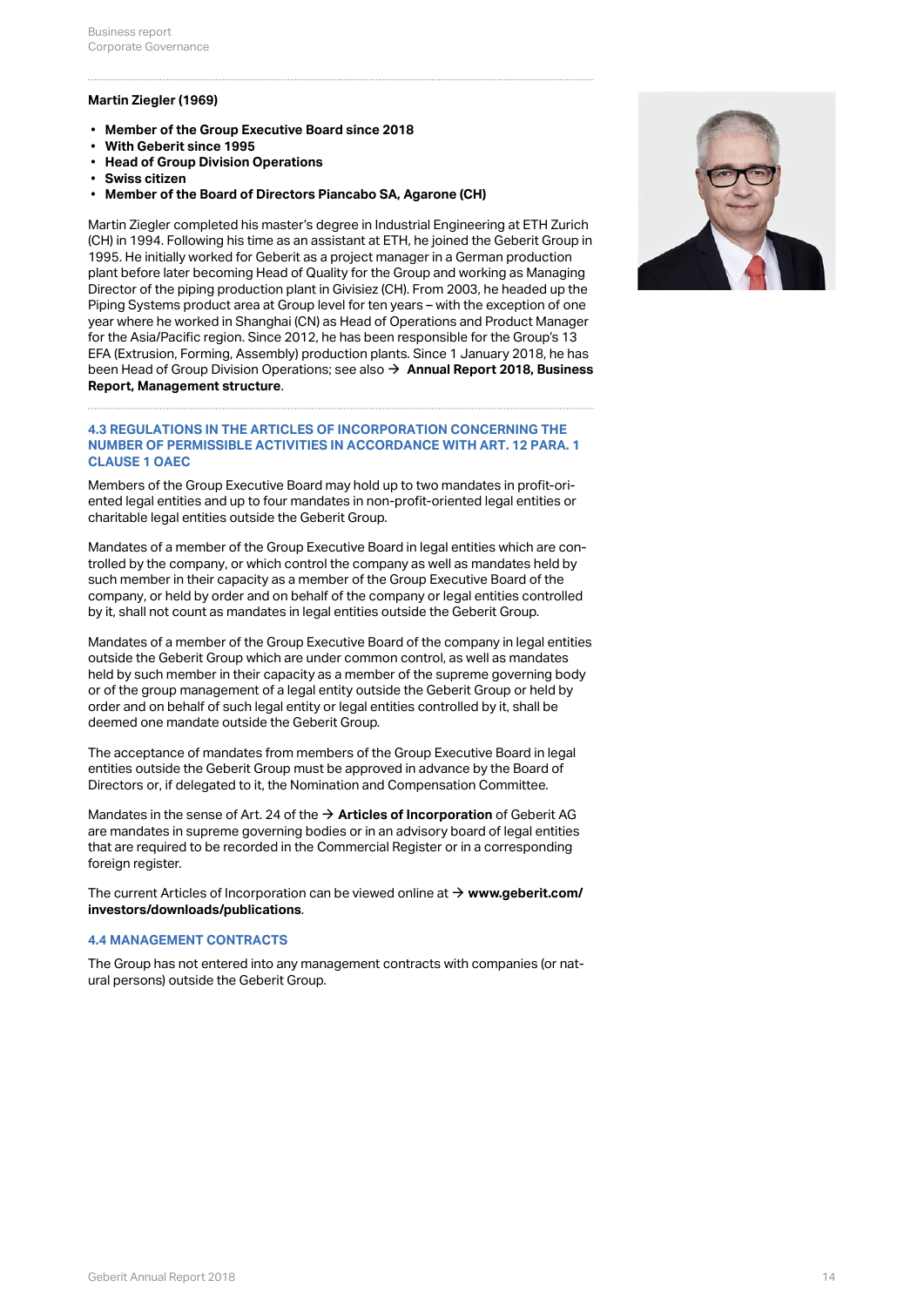## **5. COMPENSATIONS, SHARE-HOLDINGS AND LOANS**

See → [Annual Report 2018, Business Report, Remuneration Report](http://annualreport.geberit.com/reports/geberit/annual/2018/gb/English/1070/remune_ration-report.html?anchor=pdf_page_107010#pdf_page_107010). The Remuneration Report is also available at **[www.geberit.com/investors/corporate-gov-](https://www.geberit.com/investors/corporate-governance/remuneration-report/)**[\\$](https://www.geberit.com/investors/corporate-governance/remuneration-report/) **[ernance/remuneration-report](https://www.geberit.com/investors/corporate-governance/remuneration-report/)**.

Art. 21 of the **[Articles of Incorporation \(www.geberit.com/investors/down-](https://annualreport.geberit.com/geberit/annual/2018/gb/layout/../English/pdf/articles_of_incorporation_geberit_ag.pdf)**[\\$](https://annualreport.geberit.com/geberit/annual/2018/gb/layout/../English/pdf/articles_of_incorporation_geberit_ag.pdf) **[loads/publications/\)](https://annualreport.geberit.com/geberit/annual/2018/gb/layout/../English/pdf/articles_of_incorporation_geberit_ag.pdf)** contains the relevant regulations relating to the principles of performance-based remunerations as well as remunerations in the form of shares, option rights and similar instruments. Art. 22 f. of the  $\rightarrow$  **[Articles of Incorporation](https://annualreport.geberit.com/geberit/annual/2018/gb/layout/../English/pdf/articles_of_incorporation_geberit_ag.pdf)** includes provisions regarding approval at the General Meeting of the maximum aggregate remunerations for the members of the Board of Directors and the Group Executive Board, as well as regarding the additional amount for the Group Executive Board. According to Art. 26 of the **[Articles of Incorporation](https://annualreport.geberit.com/geberit/annual/2018/gb/layout/../English/pdf/articles_of_incorporation_geberit_ag.pdf)**, no loans or credits shall be [\\$](https://annualreport.geberit.com/geberit/annual/2018/gb/layout/../English/pdf/articles_of_incorporation_geberit_ag.pdf)granted to members of the Board of Directors or the Group Executive Board.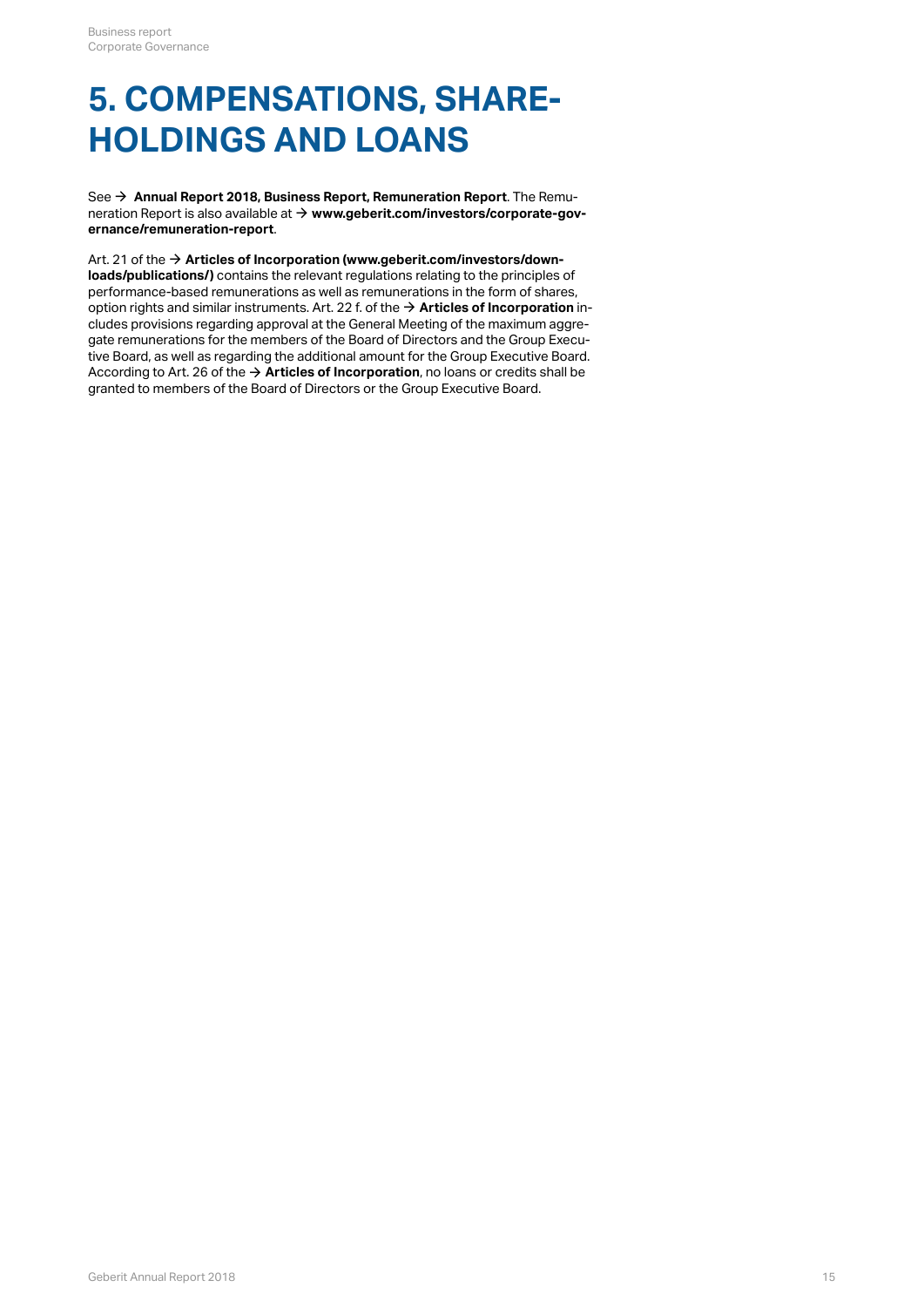## <span id="page-15-0"></span>**6. PARTICIPATORY RIGHTS OF SHAREHOLDERS**

## **6.1 VOTING RIGHTS RESTRICTIONS AND REPRESENTATION**

The voting right may be exercised only if the shareholder is recorded as a voting shareholder in the share register of Geberit AG. Treasury shares held by the company do not entitle the holder to vote.

According to Art. 11 of the **[Articles of Incorporation](http://annualreport.geberit.com/geberit/annual/2018/gb/layout/../English/pdf/articles_of_incorporation_geberit_ag.pdf)**, resolutions may also be [\\$](http://annualreport.geberit.com/geberit/annual/2018/gb/layout/../English/pdf/articles_of_incorporation_geberit_ag.pdf) passed and elections carried out at General Meetings by electronic means at the instruction of the Chairman.

Shareholders can be represented at the General Meeting only by their legal representative, another voting shareholder or the independent proxy in accordance with Art. 10 of the company's **[Articles of Incorporation](http://annualreport.geberit.com/geberit/annual/2018/gb/layout/../English/pdf/articles_of_incorporation_geberit_ag.pdf)**. The company recognises only [\\$](http://annualreport.geberit.com/geberit/annual/2018/gb/layout/../English/pdf/articles_of_incorporation_geberit_ag.pdf) one representative per share.

Company shareholders have the option of using the Sherpany platform → [\(www.sherpany.com\)](https://www.sherpany.com/en/) to appoint their independent proxy for every General Meeting. A description of the method for registering and voting via the Sherpany platform is sent to all shareholders recorded in the share register.

The Board of Directors determines the requirements concerning powers of attorney and instructions in accordance with the legal provisions and can issue regulations to this effect.

For limitations on transferability and nominee registrations, see  $\rightarrow \,$  **[Annual Report](#page-2-0) [2018, Business Report, Corporate Governance, 2. Capital structure, 2.6 Limita](#page-2-0)[tions on transferability and nominee registrations, p. 3](#page-2-0)**.

Art. 10 f. of the → **[Articles of Incorporation](http://annualreport.geberit.com/geberit/annual/2018/gb/layout/../English/pdf/articles_of_incorporation_geberit_ag.pdf)** contains provisions regarding voting rights, proxy and independent proxy. The current Articles of Incorporation can be viewed online at **[www.geberit.com/investors/downloads/publications](https://www.geberit.com/investors/downloads/publications/)**. [\\$](https://www.geberit.com/investors/downloads/publications/)

## **6.2 QUORUMS REQUIRED BY THE ARTICLES OF INCORPORATION**

The company's **[Articles of Incorporation](http://annualreport.geberit.com/geberit/annual/2018/gb/layout/../English/pdf/articles_of_incorporation_geberit_ag.pdf)** do not stipulate any resolutions of the [\\$](http://annualreport.geberit.com/geberit/annual/2018/gb/layout/../English/pdf/articles_of_incorporation_geberit_ag.pdf) General Meeting that can be passed only by a larger majority than that envisaged by law.

The current Articles of Incorporation can be viewed online at  $\rightarrow$   $www.geberit.com/$ **[investors/downloads/publications](https://www.geberit.com/investors/downloads/publications/)**.

## **6.3/6.4 CONVOCATION OF THE GENERAL MEETING OF SHAREHOLDERS/ AGENDA**

The General Meeting is convened by the Board of Directors at the latest 20 days before the date of the meeting. No resolutions may be passed on any subject not announced in this context. Applications to convene an extraordinary General Meeting or for the performance of a special audit are exempt from this rule and may be made by any shareholder during a General Meeting without prior announcement. Shareholders representing shares with a par value of CHF 4,000 may demand inclusion of items on the agenda. Such requests must be made at least 45 days before the General Meeting in writing by stating the items of the agenda and the motions.

Furthermore, outside a General Meeting, one or more shareholders representing together at least 3% of the share capital may jointly request that an extraordinary General Meeting is called. This is made in writing by indicating the agenda items and the motion, and in the case of elections the names of the proposed candidates.

## **6.5 INSCRIPTIONS INTO THE SHARE REGISTER**

In the invitation to the General Meeting, the Board of Directors will announce the cutoff date for inscription into the share register that is authoritative with respect to the right to participate and vote.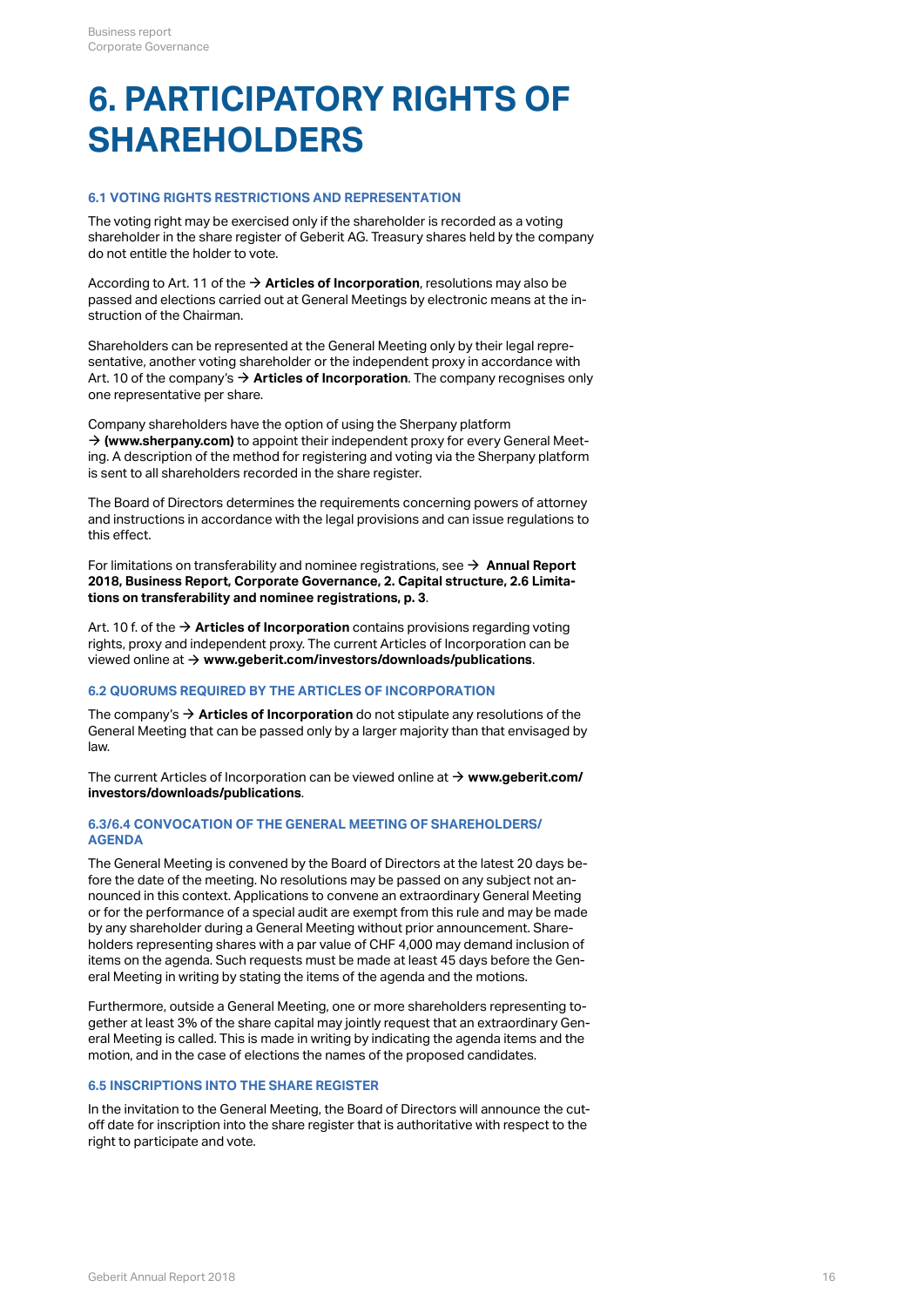## **7. CHANGES OF CONTROL AND DEFENCE MEASURES**

## **7.1 OBLIGATION TO MAKE AN OFFER**

There are no regulations in the Articles of Incorporation with respect to opting-up or opting-out.

The current Articles of Incorporation can be viewed online at  $\rightarrow$  [www.geberit.com/](https://www.geberit.com/investors/downloads/publications/) **[investors/downloads/publications](https://www.geberit.com/investors/downloads/publications/)**.

## **7.2 CHANGE OF CONTROL CLAUSES**

For agreements and plans in the event of a change of control, see **[Annual Report](http://annualreport.geberit.com/reports/geberit/annual/2018/gb/English/107050/5_-remune_ration-architecture.html)** The current Articles of Incorporation can be viewed online at → **www.geberit.com/<br>investors/downloads/publications**.<br>7.2 CHANGE OF CONTROL CLAUSES<br>For agreements and plans in the event of a change of control, see → Annual  $\rightarrow$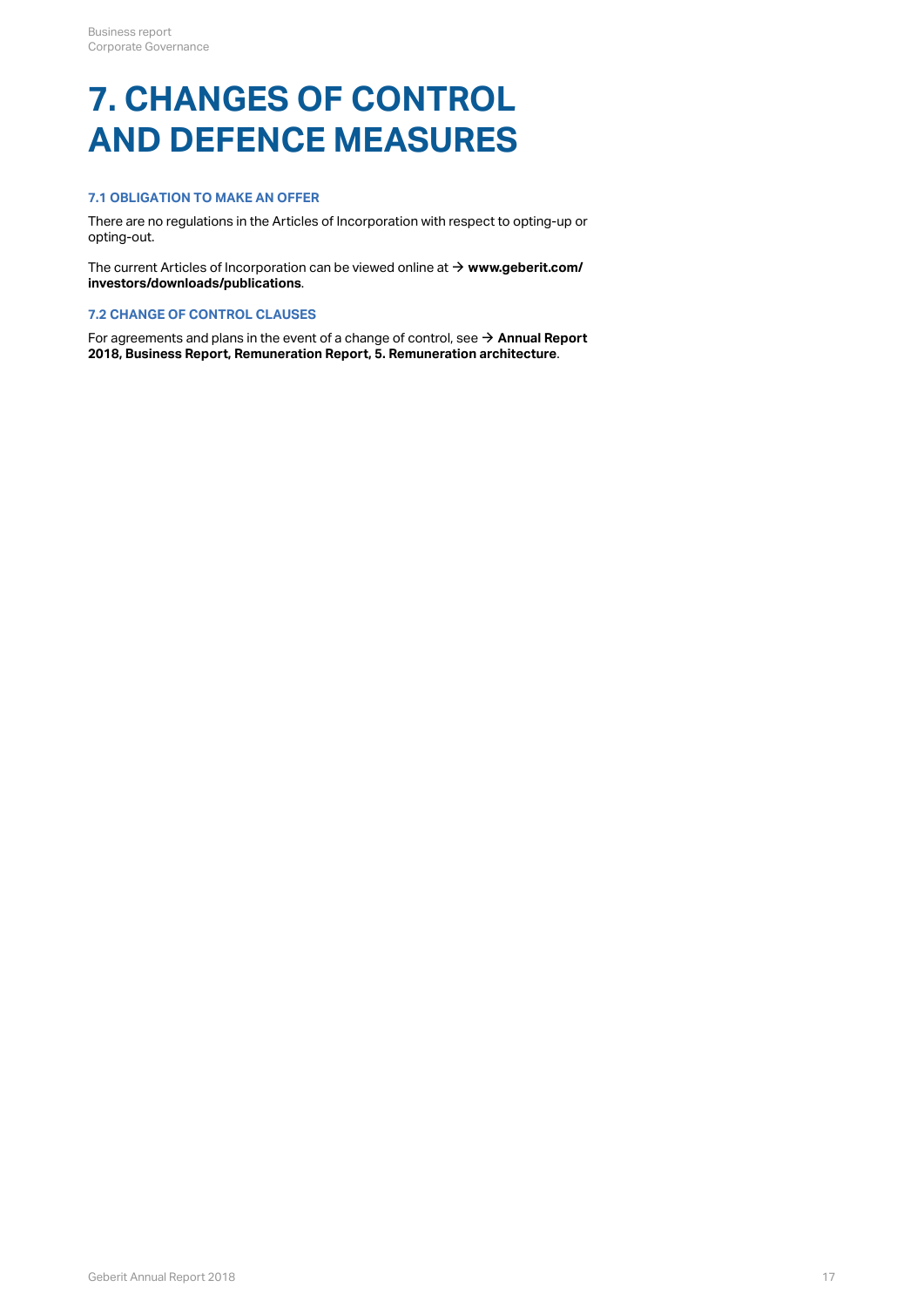## **8. AUDITORS**

## **8.1 DURATION OF THE MANDATE AND TERM OF OFFICE OF THE LEAD AUDITOR**

PricewaterhouseCoopers AG, Zurich, has been the auditor of the Geberit Group since 1997 and of Geberit AG since its foundation in 1999. Lead auditor Beat Inauen has been in charge of the auditing mandate since 2015. The lead auditor is rotated every seven years.

### **8.2 AUDITING FEES**

In 2018, PricewaterhouseCoopers invoiced the Geberit Group TCHF 1,766 for services in connection with the audit of the financial statements of Group companies as well as the Consolidated Financial Statements of the Geberit Group.

### **8.3 ADDITIONAL FEES**

For additional services, PricewaterhouseCoopers invoiced TCHF 530 relating to tax consultancy and support as well as TCHF 32 for other services. Therefore, the nonaudit fees amount to 32% of the audit fees.

### **8.4 INFORMATION TOOLS OF THE EXTERNAL AUDITORS**

Before every meeting, the external auditor informs the Audit Committee in writing about relevant auditing activities and other important facts and figures related to the company. Representatives of the external and internal auditors attend the meetings of the Audit Committee for specific agenda items, and to comment on their activities and answer questions. The external auditors attended three meetings of the Audit Committee in the reporting year 2018.

The Audit Committee of the Board of Directors makes an annual assessment of the performance, fees and independence of the auditors, and supports the Board of Directors in the nomination of the auditor for the attention of the ordinary General Meeting. The Audit Committee uses the following criteria to assess the performance and fees of the auditors: technical and operational expertise; independence and objectivity; adequate use of resources; focus on areas that involve significant risk for Geberit; willingness to challenge and re-evaluate; ability to provide effective, practical recommendations; open and effective communication and coordination with the Audit Committee, the internal auditors and the Group Executive Board. Every year, the Audit Committee determines the scope and planning of the internal audit, coordinates them with those of the external audit and discusses the audit results with the external and internal auditors. For more details on the Audit Committee, see → **[An](#page-8-0)[nual Report 2018, Business Report, Corporate Governance, 3. Board of Directors,](#page-8-0)** external and internal auditors. For more details on the Audit Committee, see → **An·**<br>**nual Report 2018, Business Report, Corporate Governance, 3. Board of Directoı<br>3.5 Internal organisational structure, Audit Committee (A**